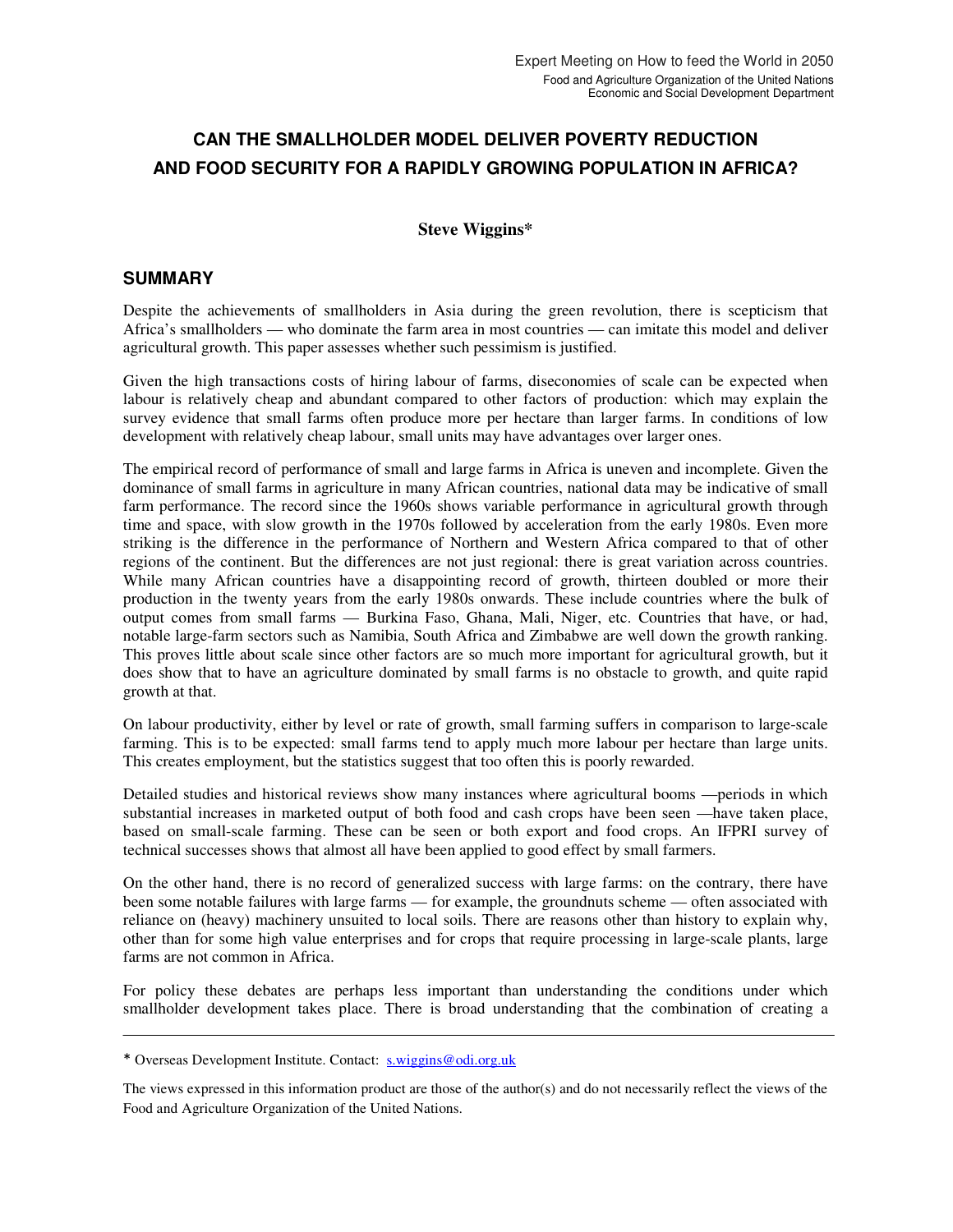favourable investment climate, spending on public goods, fostering of economic institutions, the presence of demand at the farm gate and conservation of natural resources are necessary. The details of this in particular circumstances can, however, be elusive. But for the purposes of this paper, the record shows that they have been achieved at various times and places: the agenda is not impossible.

Some object to the argument so far, pointing out that history is not necessarily a good guide to the present or future since times change. Africa today is not the same as Asia at the start of the green revolution. Agricultural supply chains are changing with ever more demanding conditions being imposed on would-be suppliers that may marginalize small farms; technical innovations for African conditions may be difficult to generate; environmental degradation and climate change undermine development efforts; HIV/AIDS takes a heavy toll in parts of Eastern and Southern Africa; and the kind of support to farming given by Asian governments thirty-odd years ago is simply unthinkable today. But not all change is negative: agricultural science is better equipped today to produce innovations than before; Asian economic growth, upward pressure on commodity prices present Africa with export opportunities; and biofuels may constitute a major new market for farmers. It is far from clear that African farmers have worse prospects than their Asian counterparts of a generation ago.

An important qualification to the debate is that smallholder development will benefit directly probably no more than the uppermost quartile of small farmers, those with a little more land and resources than their often land-poor neighbours. Surveys show clearly just how unequally land is distributed even within relatively egalitarian villages where there no landlords, only farming households; and the way in which most of the marketed output comes from a minority of small farms.

Does this mean, then, that even agricultural development based on small farms, however successful in producing more, will not reduce poverty and hunger? No, given complementary actions there is every reason to expect multipliers in the rural economy to translate the uneven pattern of smallholder growth into broadbased gains. Measures to encourage the rural non-farm economy, to build links to cities and to provide social protection are more complementary, overlapping and synergistic, than competing.

### **INTRODUCTION**

Despite urbanisation, Africa is still a predominantly rural continent, with more than 60 percent of 906 million persons living in rural areas in 2005; where most households live in villages and farm, even if they undertake other activities for their livelihoods as well. The bulk of farms are both physically small — of less than two hectares of good arable land, or its equivalent — and operated at the household level using for the most part using family labour.

There are around 33 million small farms — roughly, those with less than two hectares — in Africa, representing 80 percent of all farms, with an average size of 1.6 hectares. There are varying reports of the share of production that comes from small farms, some going as high as 90 percent. Table 1 shows the numbers and shares of farms and area for selected countries. (All data reported in Nagayets 2005.)

|                 | Year           | No small<br>farms | <b>Share of</b><br>farms, % | <b>Share</b><br>area<br>tilled, % |
|-----------------|----------------|-------------------|-----------------------------|-----------------------------------|
| <b>Ethiopia</b> | $2001 -$<br>02 | 9.374.455         | 87                          | 60                                |
| <b>Nigeria</b>  | 2000           | 6.252.235         | 74                          |                                   |
| <b>DR Congo</b> | 1990           | 4,351,000         | 97                          | 86                                |
| Tanzania        | 1994-95        | 2.904.241         | 75                          |                                   |
| Egypt           | 1990           | 2.616.991         | 90                          | 49                                |
| Uganda          | 1991           |                   | 73                          | 27                                |

|  |  |  | Table 1: Africa, selected countries, small farms |  |  |
|--|--|--|--------------------------------------------------|--|--|
|--|--|--|--------------------------------------------------|--|--|

Source: Nagayets 2005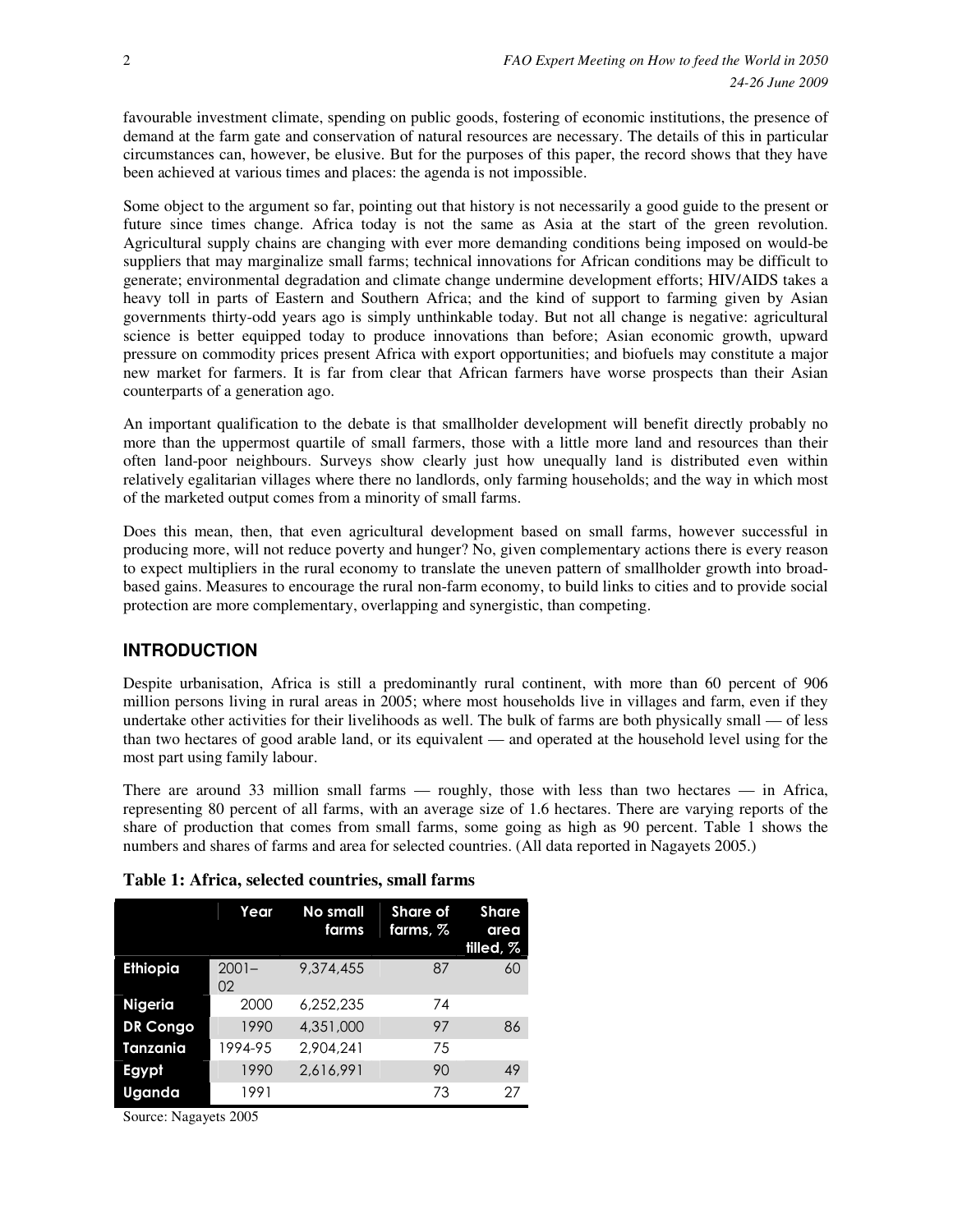Debates over the relative efficiency of small and large farms are longstanding (see Hazell et al. 2007). Notwithstanding that the successes of the green revolution in Asia, and above all in China, were achieved largely by smallholders, scepticism about the ability of Africa's small farmers to repeat this experience is widespread. A recent example is an essay by Professor Collier (2008) that argues that to get agriculture in Africa moving, large commercial farms may be a better option than smallholder development.

Why the pessimism over the prospects for African smallholder development? Amongst the reasons mentioned are that Africa's physical geography — soils, climate, hydrology — means that the technical challenge of breeding higher-yielding crop varieties is more daunting and that the possibilities for irrigation are less; that lower world food prices — as seen before the 2007-2008 price spike — made food crop intensification uneconomic; and that governments were unprepared or unable to contemplate providing the extensive state support to kick-start a green revolution in the way that Asian governments had in the 1960s and 1970s.

Furthermore, the of disappointing record of African agricultural development — in many, but not all, countries — over the last 30 or more years not surprisingly invited doubts about the ability of the predominantly smallholder structure of farming across the continent to deliver agricultural development. This essay will argue that the disappointments, although real, are far from universal and that a more detailed examination of the record of African farming show more success than is commonly portrayed.

The paper is made up by the following sections. First, the general debate over the relative merits of small and large farms is set out, looking particularly at the relative efficiency of small and large farms. Following this the empirical record of small and large farms in Africa, such as it is, is reviewed. Third, the conditions under which smallholder development is possible are considered. Qualifications to the main argument are presented in the fourth section, before concluding.

The title of this paper suggests that it will deal with the relation between agricultural development, poverty and food security. That will be attempted only to a limited extent: the main focus here is on the question of whether smallholder development can deliver agricultural growth. Whether such growth, and its pattern, reduces poverty and improves food security is a much wider question; one that will only be touched upon here. This reticence arises mainly from the need to devote space first and foremost to addressing the debate over the feasibility of smallholder development in Africa since this is the main point in contention. Relatively few observers doubt that agricultural development is a necessary, if not sufficient, condition for poverty reduction and food security in Africa: and certainly not after the shock of the 2007-2008 price spike that undermined the argument that food security could readily be achieved through food imports. (Indeed, if anything, mainstream thinking about Africa agriculture — as represented by the African Union's Comprehensive Africa Agriculture Development Programme [CAADP] and the donors and private foundations that support this initiative — is only too convinced that this is the case.) Moreover, the case for agricultural development as being an effective way for low income and largely agrarian countries — as applies across most of Africa — to reduce poverty has been made cogently in the 2008 World Development Report (World Bank 2007).

This is to not to argue that the links from agricultural development to poverty reduction and better nutrition are automatic: they are not. But to widen the discussion to consider these fully would make this a far longer paper than is appropriate. This issue will be revisited briefly in the conclusions.

### **SMALL AND LARGE FARMS: RELATIVE EFFICIENCY**

Surveys of farms of different sizes in developing countries frequently show small farms producing more per hectare than large farms, with an inverse relationship between farm size and production per unit of land (Cornia 1985, Eastwood & Lipton 2004) — see Figures in Annex  $A<sup>1</sup>$ . The explanation usually put forward is  $\overline{a}$ 

<sup>1</sup> The evidence for the inverse relationship is not undisputed. There are difficulties with definitions of farm size and with measures of productivity. However where studies have tried to refine definitions of size and productivity by, for example, looking at size in terms of land area per worker and adjusting for land quality, the relationship has often been strengthened (Lipton, 1993).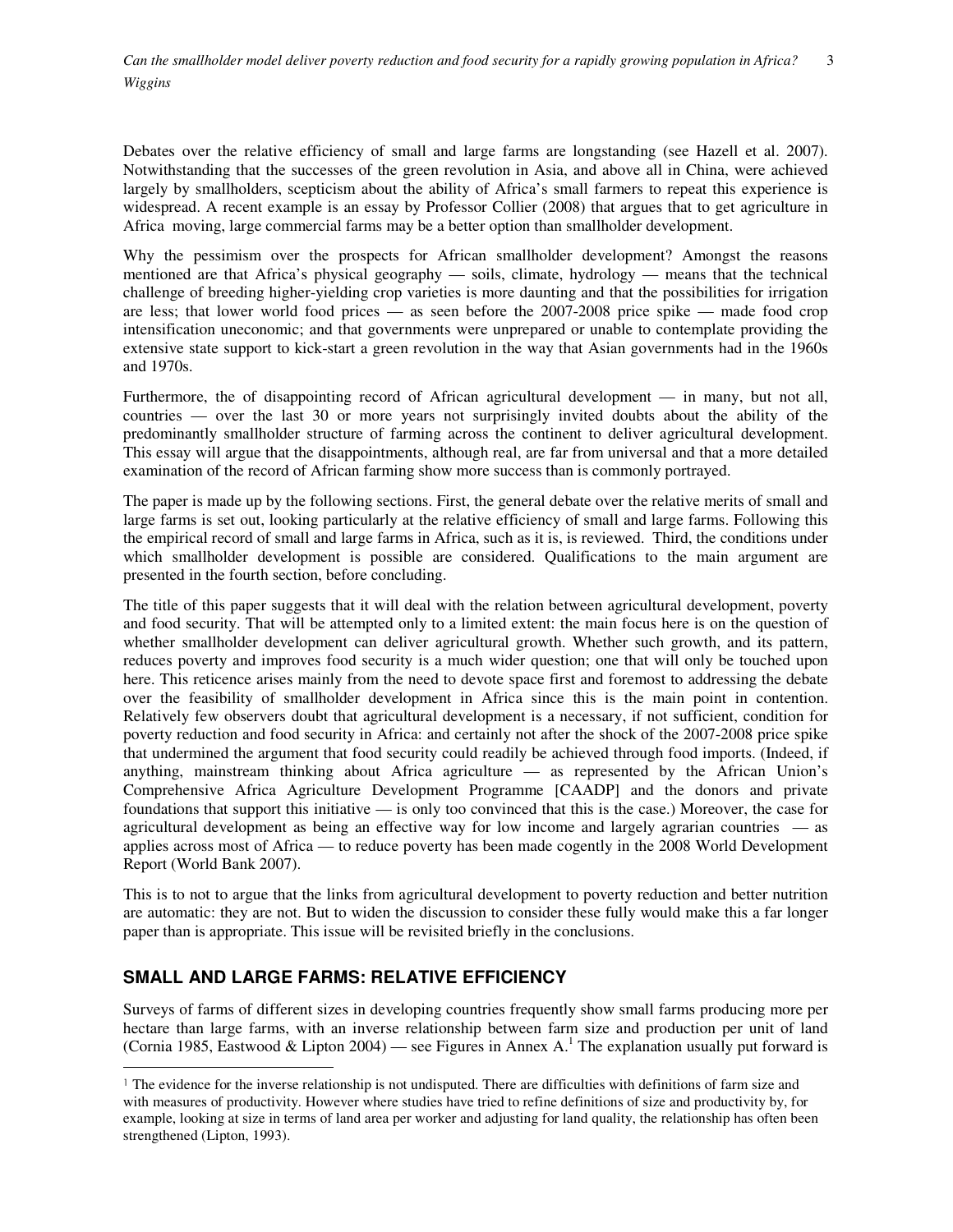that there are few economies of scale in farming, and indeed that there may be diseconomies of scale once the farm grows larger than can be managed and operated by household labour. These diseconomies arise from labour use: household labour can be readily available, flexible in time and effort to suit the demands of the farm that can be difficult to predict exactly — for example, planting times, control of pests and diseases, harvesting. Above all, household labour is usually self-supervising and motivated to carry out operations diligently. In contrast, larger farms depending largely on hired labour incur (transactions) costs in recruiting and supervising labour. Hence small farms usually apply more labour per hectare than larger farms and consequently produce more — albeit with lower marginal returns to labour.<sup>2</sup>

Diseconomies of scale in farm production are therefore likely to be stronger when labour is a major input to production, as applies when labour is relatively cheap and capital relatively costly — the case in much of Africa.<sup>3</sup>

Other advantages of small-scale in farming that are mentioned are farmers operating small plots may have considerable detailed knowledge of their soils, topography, drainage, etc. allowing them to work the land appropriately. Small farms may be better able to resist temporary slumps in prices, since household labour may be prepared to accept lower returns to their labour at times when a commercial farmer would simply go bankrupt.

Small farms producing subsistence crops also have advantages in circumstances when obtaining staples from the market may involve significant costs and risks; which is still the case in much of rural Africa.

In transactions off the farm, however, countervailing economies of scale apply in procuring inputs, marketing output, obtaining credit and other financial services, in obtaining information on markets and technical issues, in meeting standards and certifying production, and in transacting with large-scale buyers from processors and supermarket chains with their exacting demands for quality, timeliness and bulk deliveries. Poulton et al. (2005) summarise these as shown in Table 2.

|                                               | <b>Small farms</b> | Large<br>farms |
|-----------------------------------------------|--------------------|----------------|
| Unskilled labour supervision, motivation, etc |                    |                |
| Local knowledge                               |                    |                |
| Food purchases $\&$ risk (subsistence)        |                    |                |
| Skilled labour                                |                    | ٦              |
| Market knowledge                              |                    |                |
| Technical knowledge                           |                    |                |
| Inputs purchase                               |                    |                |
| Finance & capital                             |                    |                |
| Land                                          |                    |                |
| Output markets                                |                    |                |
| Product traceability and quality assurance    |                    |                |
| Risk management                               |                    |                |

#### **Table 2: Transaction cost advantages of small and large Farms**

Source: Poulton et al. 2005

 $\overline{a}$ 

In some circumstances high transaction costs for credit can stymie production on very small farms, as Dorward (1999) argues when examining farm survey data for Malawi from the 1980s. In this case, production per hectare rose with size up to two hectares; apparently since those with smaller holdings were

 $2$  This persists owing to factor market failures, since it would be better if smallholders hired out some of their labour to larger farms, or alternatively if the larger units rented out land to small farmers; either of which would be expected to equalise returns to land and labour.

 $3$  Indeed, the transaction costs of hired labour seem to be so high that across the world for most lines of agriculture some poultry, pigs, fruit, vegetables, flowers and fish excluded — farms are typically operated at the household scale, with hired labour used only for peak-season operations.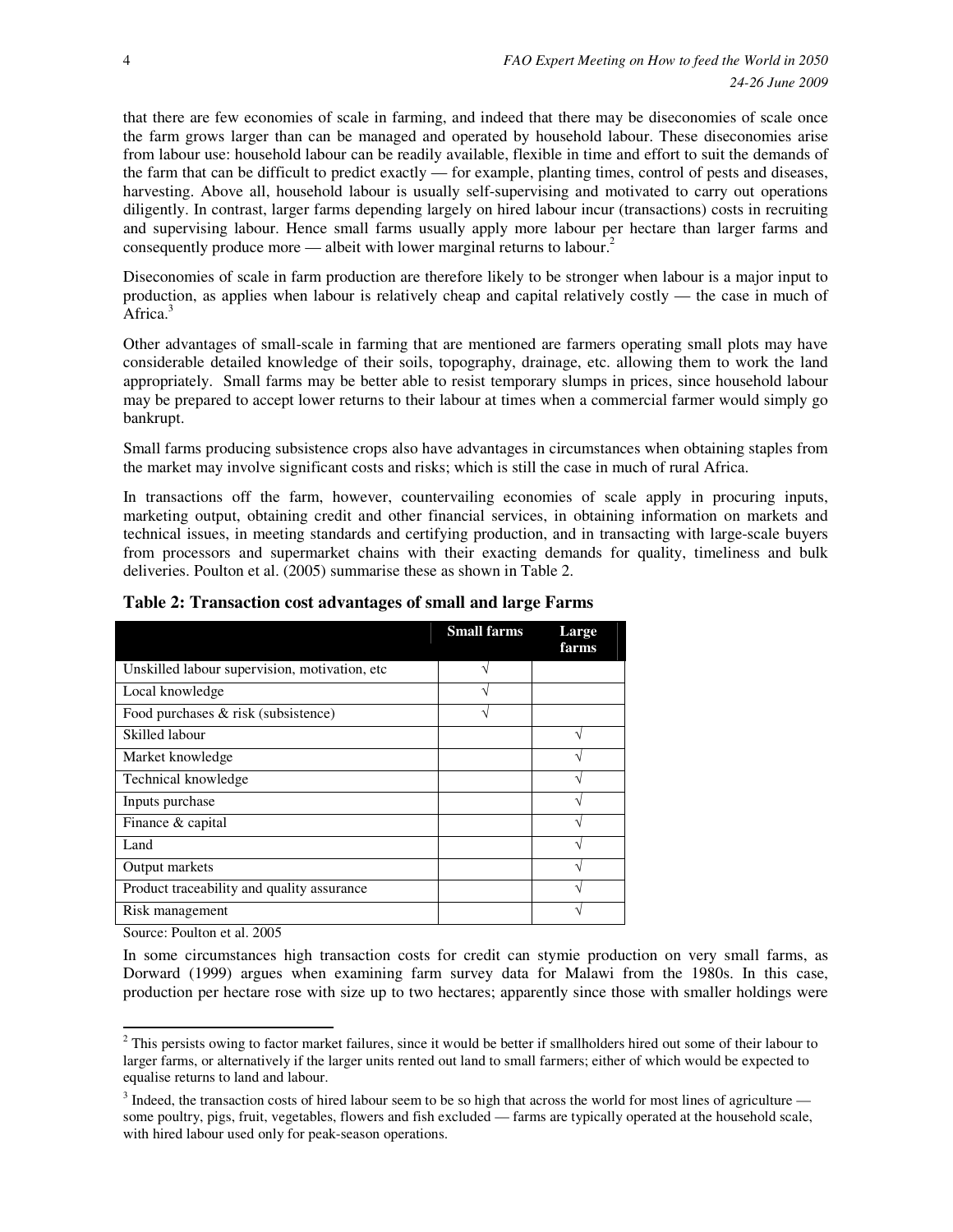so starved of cash to buy inputs that they had to work on neighbouring farms in the early part of the crop season to raise funds and so neglected their own holdings.

In sum, when labour costs are important, and when at least part of production is for subsistence, small farms may have significant advantages over larger units. Conversely, once agriculture becomes more intensive in transactions beyond the farm gate, larger farms may have the advantage. It should not be expected that the advantages of scale are immutable: they can be expected to change with development. But for much of rural Africa, with relatively low levels of development, there are thus reasons to expect small farms to be as efficient in land uses, or more so, than larger farms.

### **THE RECORD OF AGRICULTURE AT SMALL AND LARGE SCALE IN AFRICA**

Evidence, albeit incomplete, imperfect and even indirect, to examine the records of small and large farm performance in Africa can be found at both national and district level.

#### **Insights from national data**

 $\overline{a}$ 

Nationally, there are few if any countries in Africa that record estimates of farm output by farm size. That said, there are countries where small family farms dominate agriculture to the point that national statistics are tantamount to a record of small farm performance. Indeed there are few countries in Africa where large commercial farms, estates and plantations occupy more than a small fraction of the land — South Africa and Namibia being prominent exceptions. Thus, with a few countries excepted, examining the record of agricultural growth across Africa would largely reflect the ability of small farmers to increase production; while looking at labour productivity would indicate the ability of the sector to contribute to incomes, poverty reduction and to food security.

The record of agricultural growth since the early 1960s is not good for Africa as a whole. By 2003/05, the continent as whole was producing just under three times more than it did in 1961/63: less than the rate of population growth, so that per capita production had fallen, albeit marginally.4 But this miserable statistic hides important variations through time and space. Agricultural growth slumped in the 1970s across the continent, but in most regions and countries that was followed by recovery and a marked acceleration of agricultural growth in the early 1980s. Hence the record for 1981/83 to 2003/05 shows a continental increase that almost doubles production, outstripping population growth in that period by 10 percent.

Spatial variations are even more striking, as Figure 1 shows. The continental average is comprised of highly variable performances across regions, with Northern and Western Africa doing far better than the rest of the continent; and in these two cases, the acceleration since the early 1980s is particularly pronounced.<sup>5</sup> In both of these regions, production per capita has been raised by more than 40 percent between 1981/83 and

<sup>4</sup> Computed from FAOSTAT data on Gross PIN for agriculture, taking three year moving averages to reduce the effect of annual fluctuations.

 $<sup>5</sup>$  Why did agriculture in these two regions see such a pronounced increase in growth from the early 1980s, and why did this</sup> not happen in other parts of Africa? If there is a formal study that addresses this question, I do not know it. Of the factors that change in the early 1980s there is a marked reduction in negative protection and that plausibly may have stimulate farming. Western Africa may differ from Eastern and Southern Africa in that there were fewer parastatals organising agriculture that were wound up, privatised or otherwise cut back in the era of structural adjustment; and some of those that did exist, such as the cotton companies of francophone West Africa were left largely intact.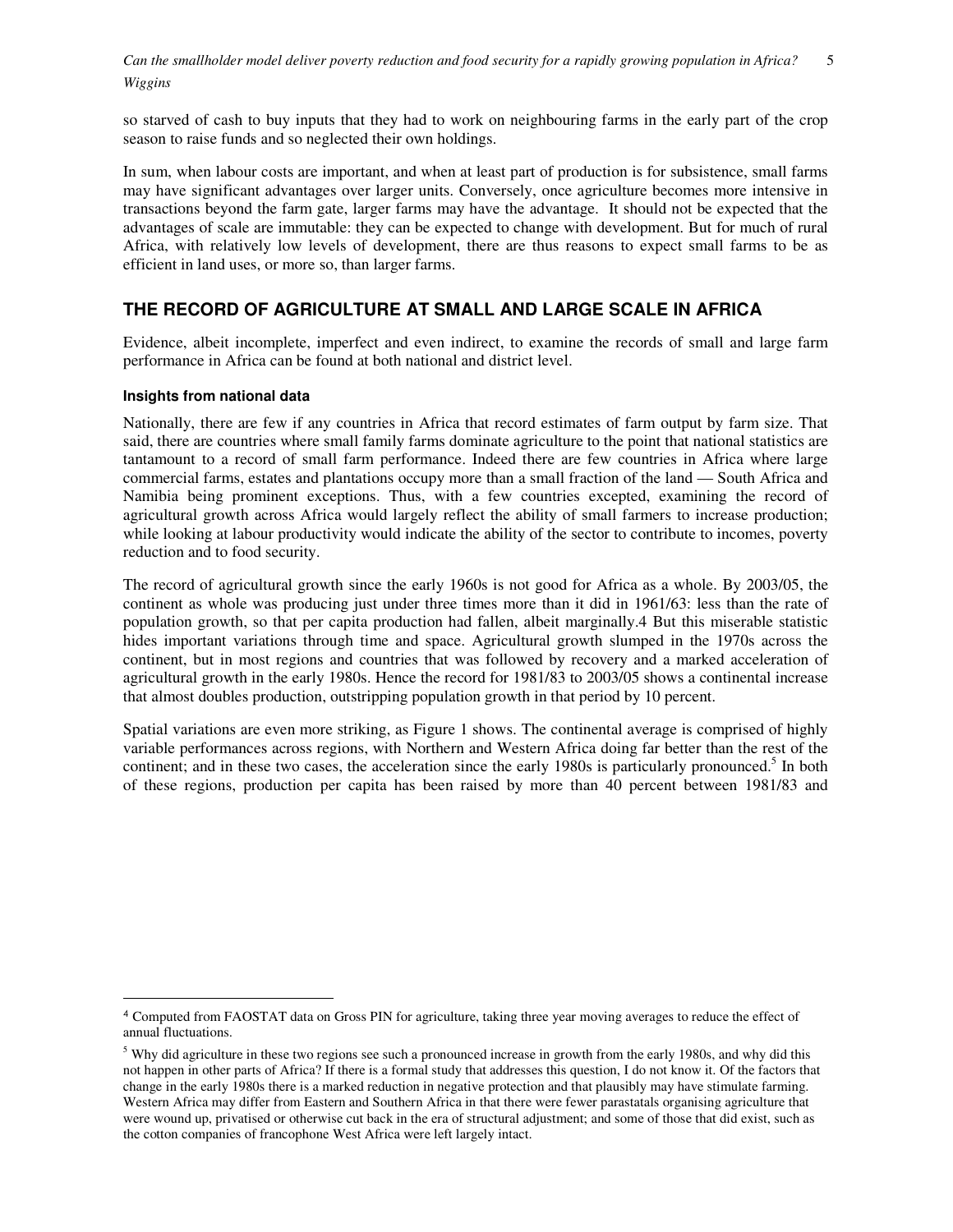2003/05. The performance of these two regions in raising agricultural output is, surprisingly, the equal of Asia during the green revolution.<sup>6</sup>



**Figure 1: Growth of agricultural production, Africa and its regions, 1961/63 to 2003/05** 

A more detailed examination of the record at country level shows considerable variation between countries, including within the regions. Even in regions that have performed poorly, there are some countries that have done quite well in raising agricultural production. Figure 2 shows the agricultural growth performance over the last twenty years for the individual countries of Africa. The range of performance is wide. Thirteen countries more than doubled production, the equivalent of growth at 3.5 percent a year — a rate that comfortably outstrips even rapid population growth. On the other hand, there is a long tail of less impressive and frankly disappointing performances.

Now, what do these statistics suggest about smallholder performance? Simply this: amongst the higher performing countries are several where the bulk of output comes from small farms — Ghana, Burkina Faso, Niger, Mali, etc. There is another observation: those countries that have, or have had, notable large-farm sectors — Namibia, South Africa, Zimbabwe — are well down the growth ranking; and others with smaller but significant large farm sectors such as Kenya and Zambia are not amongst the fastest growing agricultures.

<sup>&</sup>lt;sup>6</sup> The comparison is this: the increase in value of agricultural output for Northern and Western Africa between 1981/83 and 2001/03; set against that for Eastern, Southern and South-Eastern Asia for 1971/73 to 1991/93, the earlier period reflecting that the green revolution began in Asia in the late 1960s and early 1970s. The multiple in (constant) values of production are as follows:

|                           | 1971/73 to 1991/93 | 1981/83 to 2001/03 |
|---------------------------|--------------------|--------------------|
| <b>Northern Africa</b>    |                    | 2.05               |
| <b>Western Africa</b>     |                    | 2.43               |
| Eastern Asia              | 2.12               |                    |
| <b>Southern Asia</b>      | 1.90               |                    |
| <b>South Eastern Asia</b> | 2.09               |                    |

Source: FAOSTAT, gross PIN, taking three-year moving averages and basing the index to 1961/63.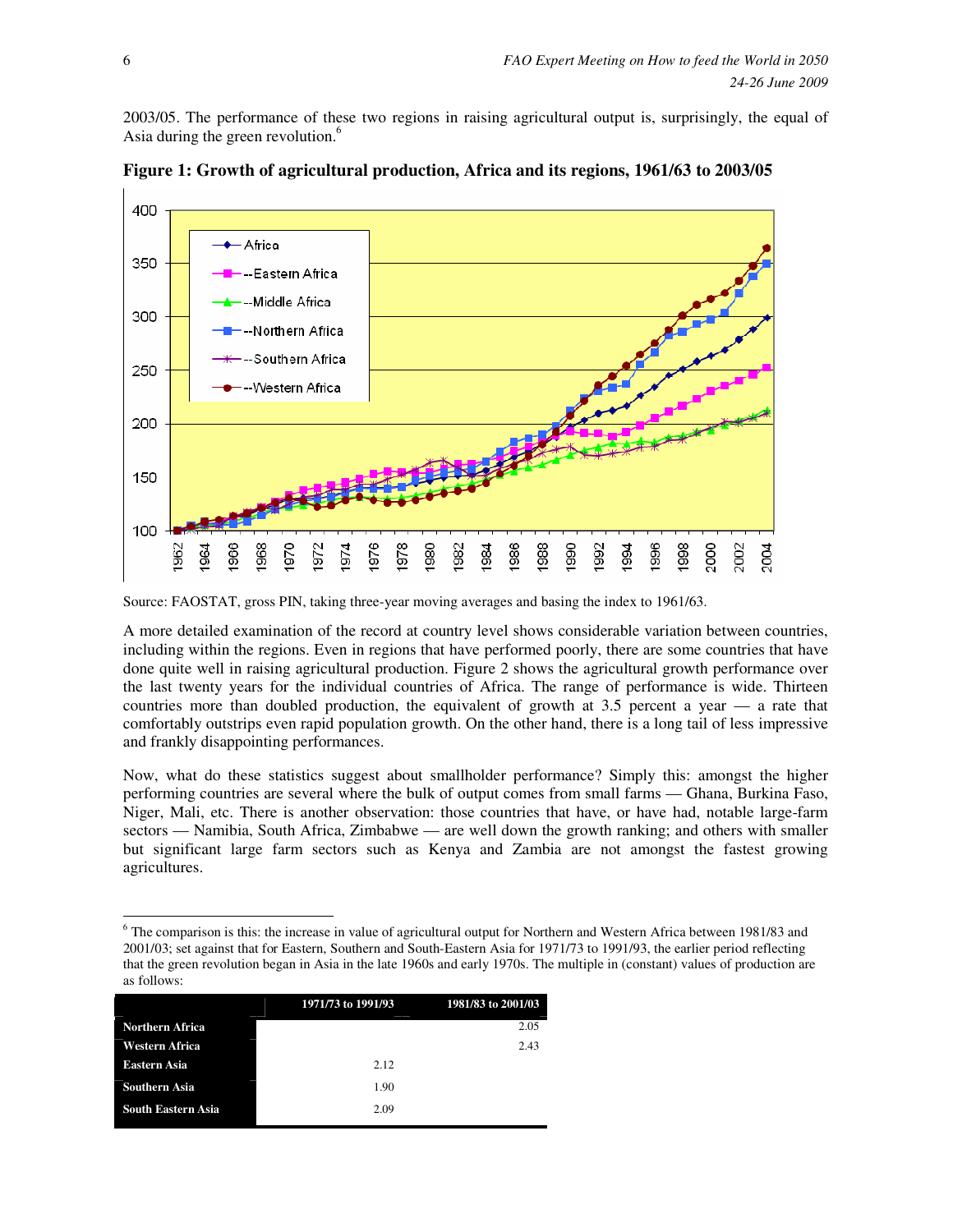

**Figure 2: Growth of agricultural output in Africa, 1983/85 to 2003/05** 

Source: FAOSTAT data, Gross agricultural PIN, three-year moving averages. Ethiopia and Eritrea combined to allow record to extend before 1991.

Of course, scale of farming is far from being the main factor affecting growth; so this is hardly strong proof of the efficacy of small farms in Africa. Turned around, however, the argument is more compelling: those who believe that small farms cannot be the basis for a rapidly growing agriculture have to explain why countries such as Ghana with its many small family farms has seen growth over the last twenty or so years that is the equal of that seen under the much-vaunted Asian green revolutions. Perhaps Ghana's agriculture would have grown even more quickly had the units been larger, but in the absence of evidence from a country where farming is largely carried out on large scale doing better than Ghana, that would be hard to argue.<sup>7</sup>

What do the national statistics suggest about *labour productivity*? Figure 3 shows statistics for the level of labour productivity in Africa. Labour productivity is low, at US\$580 per person employed overall, but with marked differences across countries. Only seven countries achieve an average higher than US\$1 000 per worker. Countries with significant large farm sectors are prominent: South Africa, Mauritius and Swaziland. The distribution of productivity has a long tail of very low indicators: almost half the countries have estimated average productivity of under US\$350.8

Growth of labour productivity since the early 1960s is equally variable. Five countries have more than tripled labour productivity in the intervening four decades, and another seven have at least doubled it. At the other end of the distribution, eighteen countries have actually seen labour productivity fall.

 $<sup>7</sup>$  Africa does not have many countries where large farms are prominent so perhaps this comparison is unfair. So how</sup> does Ghana compare to a country outside of Africa where large farms are important, such as Brazil? Value of production in Brazil rose by 2.15 times between 1983/85 and 2003/05, whereas it rose by 2.87 times for Ghana. All told, nine African countries achieved more growth of production than Brazil in this period.

 $8$  Levels may be low, but the comparison with some Asian countries is instructive. The equivalent figures for China, India and Indonesia are US\$725, US\$560, and US\$670. India's level is thus below the Africa average, and the levels seen for Northern and Western Africa.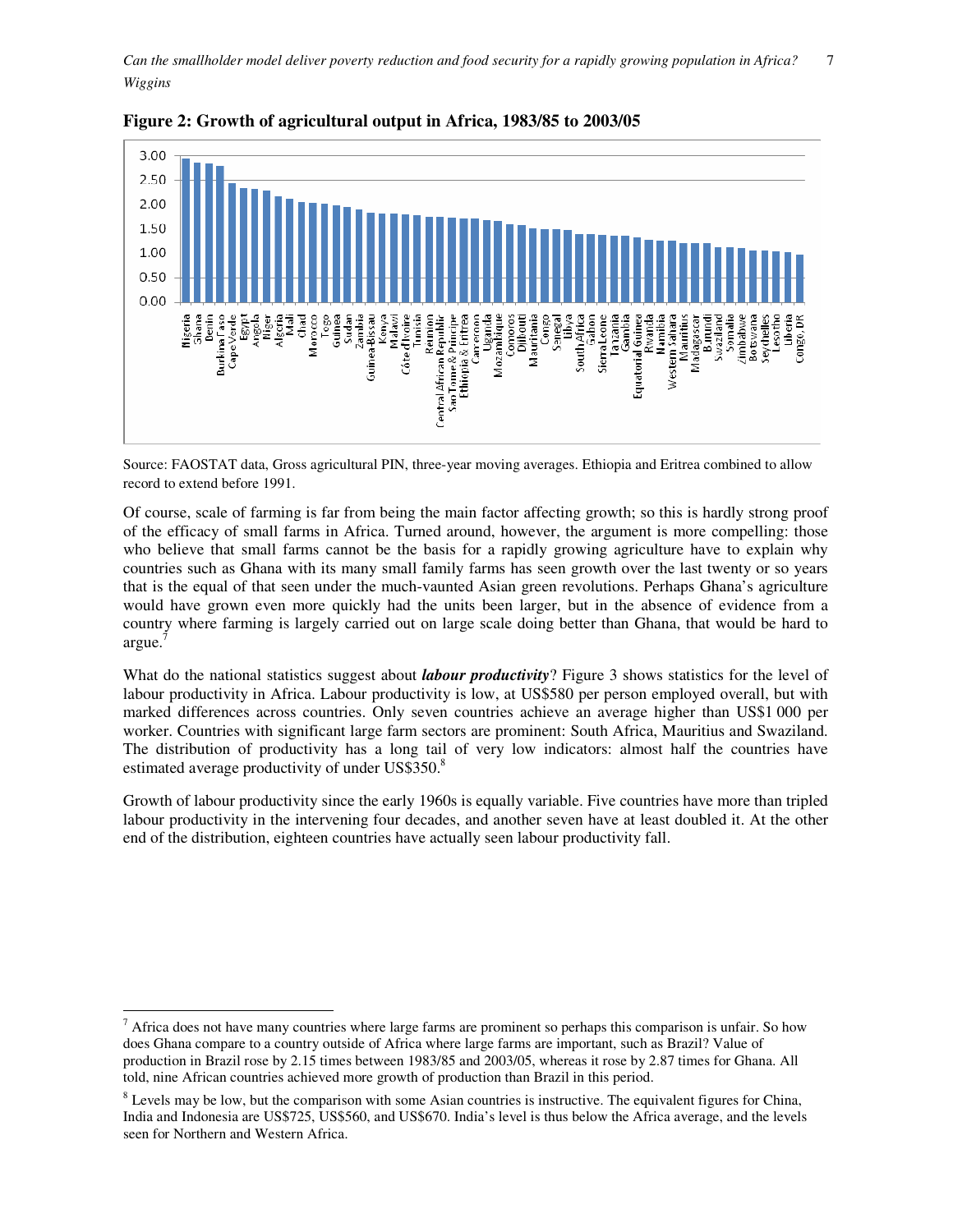

**Figure 3: Labour productivity in agriculture, Africa, 2003/05, US\$ per worker** 

Source: FAOSTAT data for gross agricultural production value divided by the estimated economically active population in agriculture, using three-year moving averages



**Figure 4: Growth of labour productivity in agriculture, Africa, 1961/63 to 2003/05** 

Source: as for Figure 3

What may be inferred by small farm labour productivity from this? In many African countries where small farms dominate labour productivity in agriculture is painfully low: insufficient to allow people to escape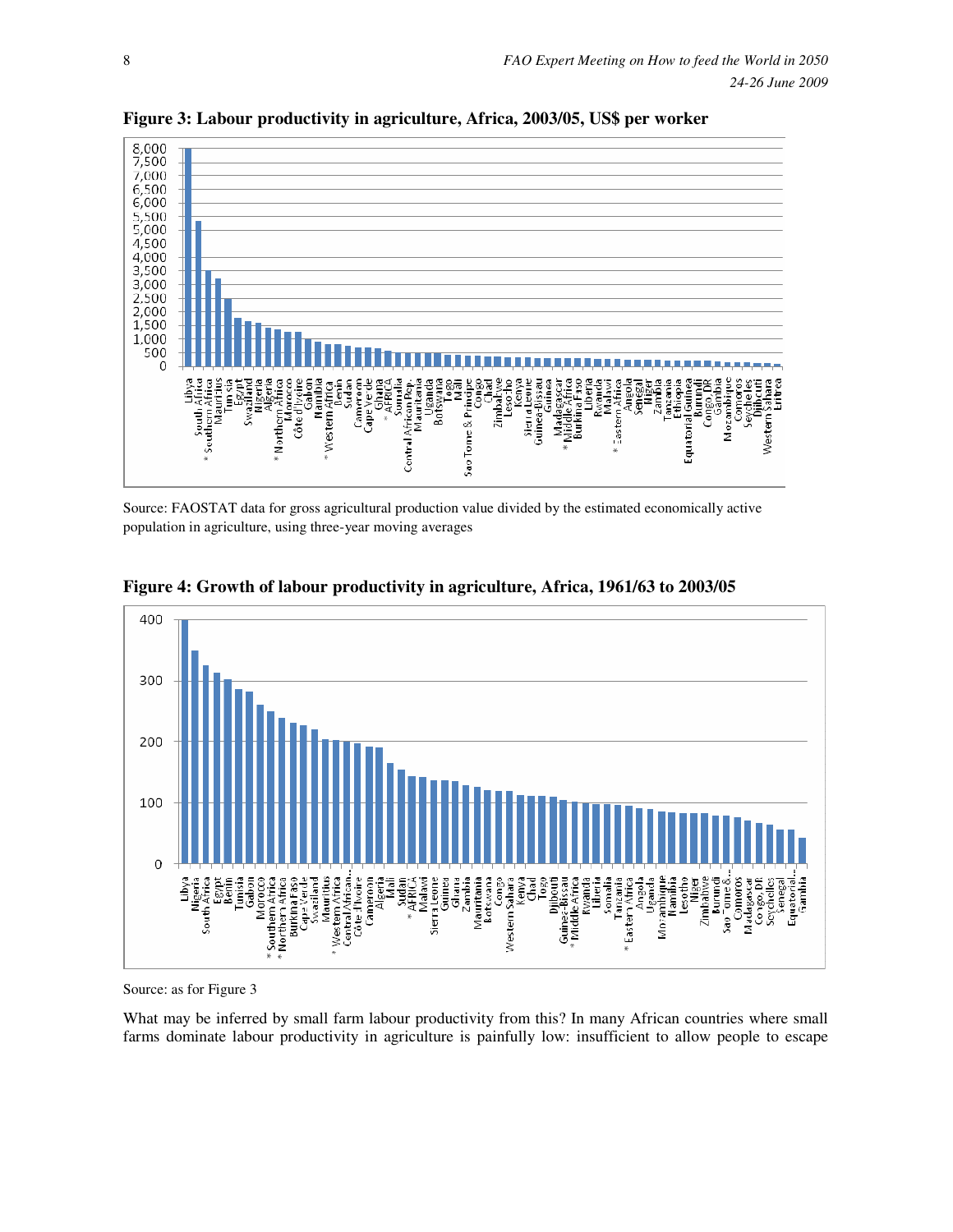poverty.<sup>9</sup> Yet there are great variations. Although most of the higher performers are countries with substantial large farm sectors, not all are. Whilst those countries showing the greatest improvements in labour returns include many of the countries with substantial large farm sectors, there are also some where small farms dominate, such as Burkina Faso.

On labour productivity, either by level or rate of growth, small farming suffers in comparison to large-scale farming. This is to be expected: small farms tend to apply much more labour per hectare than large units. This creates employment, but the statistics suggest that too often this is poorly rewarded.

#### **Smaller-scale studies and other reports**

 $\overline{a}$ 

Detailed studies and historical reviews show many instances where agricultural booms - periods in which substantial increases in marketed output of both food and cash crops have been seen - have taken place, based on small-scale farming. During the colonial era, export crop production in West Africa came almost entirely from small farms — groundnuts in Senegal and the Gambia, cocoa in Côte d'Ivoire and Ghana, oil palm in southern Nigeria. In the second half of the twentieth century booms were seen with the small-scale production of export crops such as tea and coffee in Kenya, and in cotton in the francophone countries of the West African guinea savannah and in Zimbabwe (Poulton *et al*. 2004).

There have also been growth spurts based on producing food for domestic markets: hybrid maize in Zimbabwe in the first half of the 1980s (Eicher 1995), in United Republic of Tanzania and Zambia in the 1980s are examples where small farm production has been organised by state agencies. Smaller-scale booms in marketed food crops include rice in the inland delta of the Niger (Diarra et al. 1999), open-pollinated varieties of maize in the middle belt of Nigeria (Smith *et al*. 1993), horticultural exports from Kenya (Minot & Ngigi 2003), and peri-urban production of dairy, fruit and vegetables for the city of Kano (Mortimore 1993).

Not all of these booms have been sustained. On the contrary, they have often been sensitive to prevailing prices, often linked to world market prices, as well as to state support and organization.

IFPRI has documented successes in African agriculture, using an survey of specialists, to identify cases where there had been a 'a significant, durable change in agriculture resulting in an increase in agriculturally derived aggregate income, together with reduced poverty and/or improved environmental quality.' (Haggblade et al. 2003, 10; see also Gabre-Madhin & Haggblade 2001). Most of the experiences captured concern small farmers and herders benefitting from technical advances. These include hybrid maize varieties in Zimbabwe, Kenya and open-pollinated maize in West Africa; use of improved bananas in East Africa; horticulture and fruit produced by smallholders on contract in Kenya; cassava resistant to pests and diseases associated with large increases in cassava production in West Africa, and in parts of south-eastern Africa; cotton in West Africa; and smallholder dairying in Kenya.

These accounts of success contain two strong messages for this paper. One is that almost all the technical advances described have been applied by small farmers to good effect: in no case have the innovations been adopted by larger-scale farms solely or disproportionately,<sup>10</sup> nor is there any suggestion in these accounts that measures to consolidate holdings might be critical to success.

The other is that some of the successes were not sustained, the clearest case being that of hybrid maize in Southern and Eastern Africa where use has stagnated and declined as support in the form of subsidies to inputs, transport and credit have been reduced or withdrawn.

<sup>&</sup>lt;sup>9</sup> Assuming that each worker in farming has to support one dependant child or old person, then to escape dollar-a-day poverty average production per worker would need to reach US\$730 at very least, given that these are gross estimates with no allowance for any cash costs of farming. The unknown here is what proportion of those counted in the agricultural labour force work full time, and how many have other activities that generate income.

<sup>&</sup>lt;sup>10</sup> The exception may the case of hybrid maize in Zimbabwe that initially was used mainly by the large-scale commercial farms. But this imbalance was redressed in large degree in the 1980s when the government through the GMB made it possible for smallholders in the communal areas to use the seeds.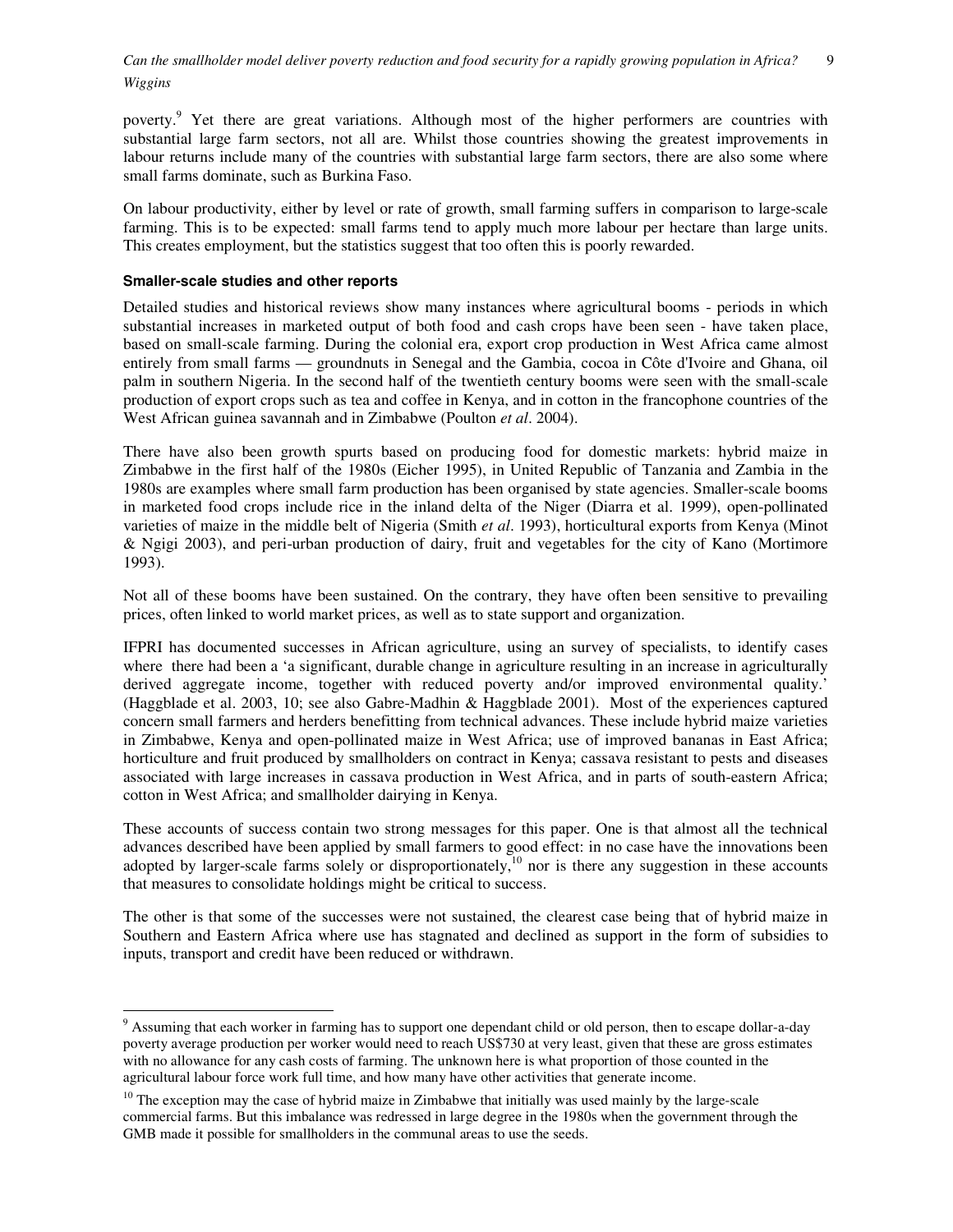The case made is that small farms, under certain conditions, can increase their production significantly. But that does not mean that larger-scale farms might not be even more effective in increasing output, improving efficiency and generally contributing to development. So what of experiences with large farms in Africa? Analysis of *large farm experiences* is, however, relatively scant.

Historically there have been several instances when great faith has been placed in the potential of large farms, using the latest technology, to stimulate agriculture. One of the best known, and oldest, of these was the Groundnuts Scheme. Planned in 1947, it was to operate in Tanganyika, Kenya, Northern Rhodesia on 1.3 million hectares to produce vegetable oil for export back to the United Kingdom. By 1949 costs had risen from £26 million to £36 million, less than 100,000 hectares were cleared, fewer nuts had been harvested than expected, and the scheme was abandoned. The scheme relied on machinery that was difficult to get to the sites, where it suffered breakdowns that were difficult to repair in the bush. Subsequent attempts to use untried prototype machinery failed for lack of testing. In any case, the soils and conditions were unsuited to large-scale machine farming. (Johnson & Ruttan 1994).

In 1951 in Ghana, then the Gold Coast, the state set up a company to farm 12,000 hectares at Gonja in the northern savannah using machinery. This soon failed, with only a small part of the area cultivated as the machinery could not be maintained, soils were compacted, and the topsoil eroded by the machines. Subsequent efforts in the late 1950s and 1960s to farm in the savannah on a large scale also failed (Eicher & Baker 1982, Frimpong-Ansah 1991).

In 1971 Bud Antle, a California-based multinational, began to farm vegetables for air export from Senegal using two different modalities: a plantation, and contracting from local small farmers. The plantation, some 450 hectares large, was located only 38 kilometres from Dakar and used drip irrigation to produce melons, green beans, peppers and tomatoes. But the scheme ran into difficulties: soils were easily eroded by the large machines used, the machinery was costly to maintain, and prices in European markets were not always remunerative. By 1976 the operations were losing money and the state bought into the scheme, nationalising it. This lasted until 1979 when continuing technical problems and financial loses led to the operation being closed down (Chasm 1983, Macintosh 1989).

In these cases technical ignorance is prominent, outsiders assuming that techniques deployed to good effect elsewhere will work in rural Africa. The ravages of heavy machinery on fragile soils and the difficulties of operating and maintaining machinery, with its demand for all-too-scarce skilled drivers and mechanics, have led to reduced yields and heavy operating costs.

These, however, are not the only problems that large farms encounter. Being formal companies they are often expected to comply with regulations that are rarely if ever applied to small farms: payment of legal minimum wages, provision of housing, education and health care to hired workers and their families, and taxation. In addition, being highly visible formal enterprises in rural areas they can be targets for informal payments to officials unusually anxious to check that the company is complying with rules, as well as for thieves looking to pilfer stores. All told, operating a large farm can be a costly business, running up spending that no small farm has to meet (Paul Wagstaff, 2009, contribution to email conference).

This is not to argue that all large farms fail technically or operate at high cost in Africa. There are examples of large-scale farming that works well. The point is rather that large-scale farming is not always technically or financially the better option. While this may seem obvious, the tendency for unjustified optimism that big means better in farming remains unabated, even in countries with a record of failures. Ghana under President Kufuor is a case in point. Notwithstanding the rapid growth of agricultural production seen in the country since the early 1980s, achieved almost entirely by small farmers, and the well-known failures of large farms promoted by the late colonial and Nkrumah governments, ministers were seduced by the vision of modern, large-scale farms on the plains of Brong-Ahafo producing a rapid spurt to agricultural growth. Meanwhile across Africa since early 2008 all kinds of schemes have been announced by foreign companies to acquire land and farm on a large-scale for export back to the Gulf and East Asia to counter rising world commodity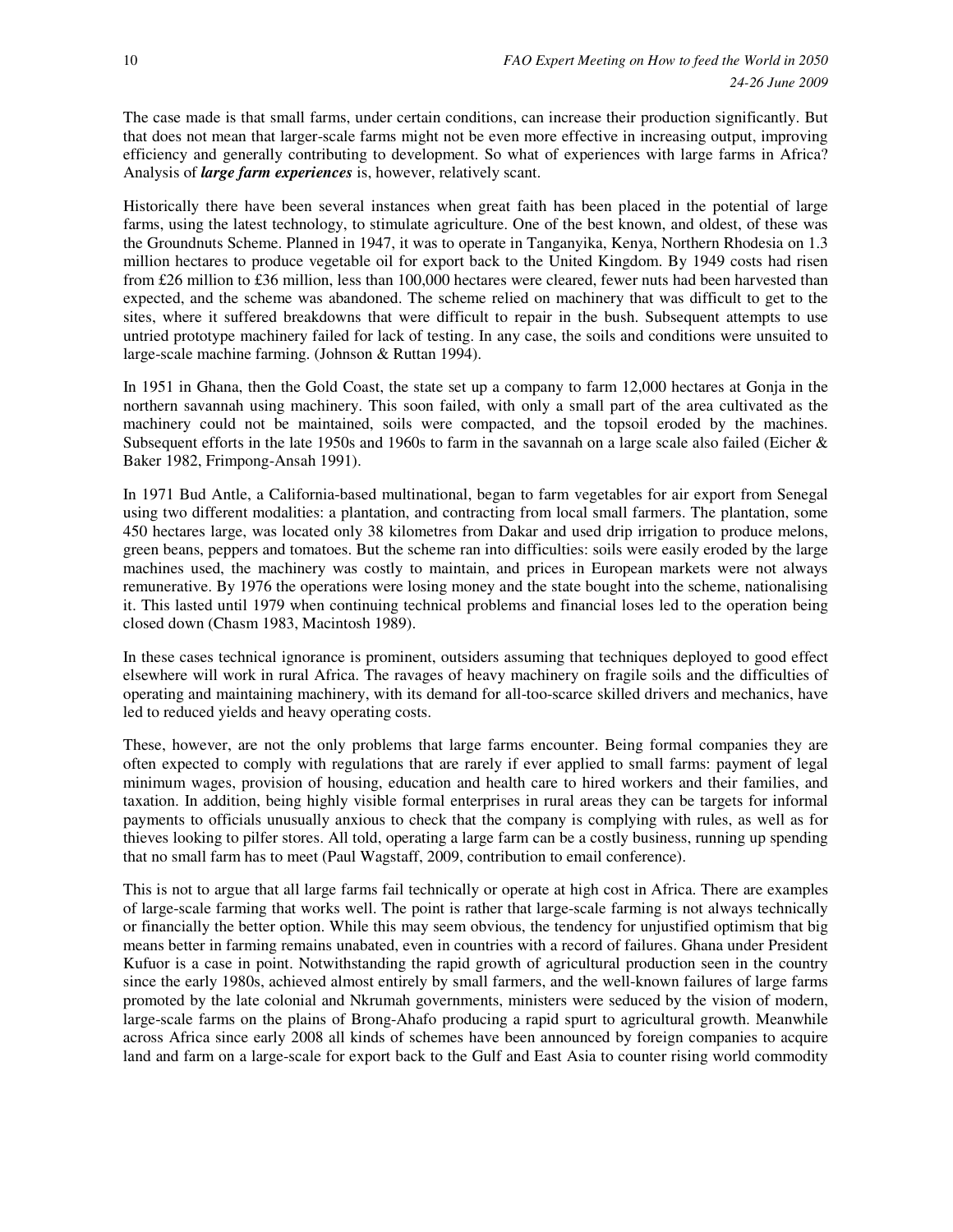prices. Once again, it seems, outsiders discount the challenges of farming in Africa and assume that given technology and scale all will be well. History suggests otherwise.<sup>11</sup>

It is thus not surprising that large-scale farming in Africa, outside of the settler economies of Southern Africa, is largely confined to high-value and specialist ventures such as fruit, vegetables, flowers, intensive pigs and poultry; and where local processing plants, often fairly large-scale, are necessary for crops such as sisal, sugar, tea, rubber and coffee. These are cases where large capital investments are necessary, or where industrial organisation of production generates physical productivity that cannot be achieved on small units.

# **CONDITIONS FOR SMALLHOLDER DEVELOPMENT**

The record shows that smallholder development has delivered agricultural growth in various places and at various times, and that growth is not always sustained. What, then, are the conditions under which smallholder development is possible? These are well-known. They include:

- 1. A favourable investment climate for farming. Critical here is a level playing field , that is that farmers can buy inputs, access finance and sell their produce on something like neutral terms in which they are not exorbitantly taxed by domestic policy, albeit implicitly, or having to compete with dumped food imports, or exporting to markets where prices have been depressed by the policies of OECD countries. A comparison of agricultural growth in Africa between the 1970s and 1980s, the former decade one of heavy negative protection of many farm sectors that eased during the 1980s, shows just how important negative protection can be.<sup>12</sup> It also implies that farmers can trade with relatively low transaction costs and are not exploited by agencies with monopoly power.
- 2. Investment in public goods that support agriculture, most notably agricultural research and extension, rural roads, education, health care, and , in some cases, irrigation and power supplies. It is probably not so much the amount that is spent by governments on agriculture, so much as on what is funded that counts: returns to spending on public goods seem to be high, while those to private goods may be lower (Fan & Rao 2003).
- 3. Developing economic institutions to allocate and protect property rights, to facilitate trading, to reduce risk and to allow collective action. This is a challenging agenda: in the absence of effective institutions market failures arise that ultimately prevent investment and deter innovation and initiative.

These first three elements might be seen as the public agenda.<sup>13</sup> In addition to which there is:

4. The existence of demand that is transmitted effectively to the farm gate. Reviewing studies of agricultural development at village and district level in the 1970s and 1980s, the single main factor that stimulated spurts in agricultural growth appeared to be demand felt at the farm gate (Wiggins 1995, 2000). That demand arose variously from urban growth domestically, from linking farmers to

 $11$  It is a working assumption that successful large-scale farms in the Southern Africa economies were not an overnight success, and that the settlers leaned how to farm Africa through trial and error, adapting their imported techniques (and indeed some crops and animals) to local conditions.

<sup>&</sup>lt;sup>12</sup> The argument was made powerfully by Krueger, Schiff & Valdés (1991). Most of the negative protection seen in the 1970s was indirect: the result of overvalued exchange rates and protection of domestic manufacturing.

 $13$  Poulton et al. 2006 in reviewing commercial farming in Africa summarise these conditions as:

The enabling environment consists of macro-economic stability — exchange rates, inflation; functioning basic infrastructure, effective commercial banking, and an investment climate with secure property rights and predictable and low taxation. Not only this, but governments need to reinvest their tax take — in better physical infrastructure, in research.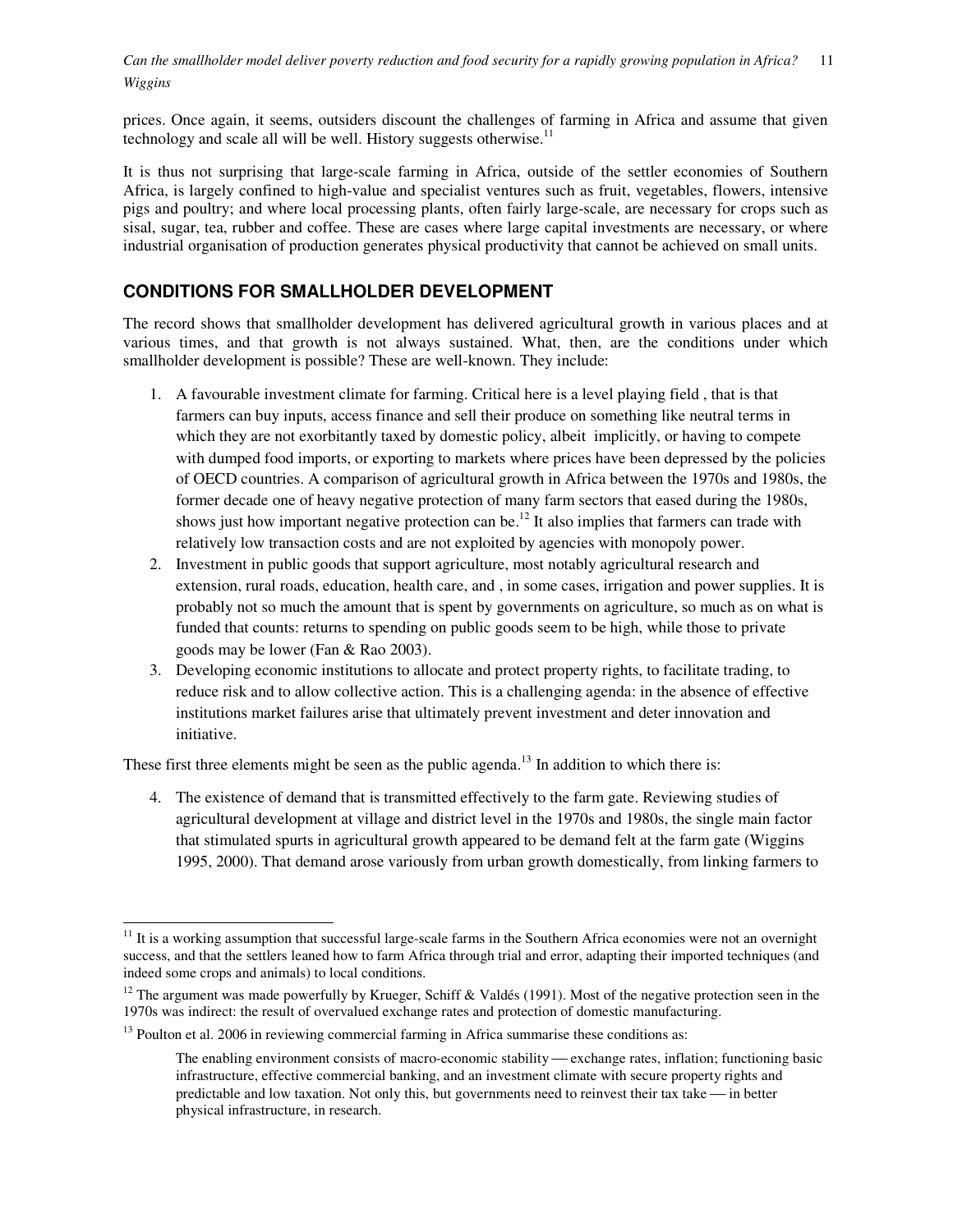these markets by better roads; or from parastatals offering farmers in remote areas pan-territorial prices that discounted the cost of transport.

To these may be added a fifth condition:

5. That farmers conserve their land, water and other natural resources so that physical production can be sustained.

It easy enough to specify these conditions, but the record of disappointments in African agriculture over the last thirty or more years shows that meeting them is no simple exercise. Problems arise in low-income countries where public resources are limited and the range of apparently necessary investments is wide, exceeding any imaginable budget. In such cases, there are difficult strategic decisions to be made about the combination and sequences of policy and investments to follow; for which there is relatively little guidance in the literature. But matters have sometimes been made worse by misguided policy and poor governance.<sup>14</sup>

Much of the literature on African agricultural development explores these conditions: how they apply in different circumstances - including the extent to which farmers are close or remote from the market, the quality and quantity of natural resources they can use, and population density (see, for example, Snrech 1995, Wood et al. 1999); and how they can best be met. This is not the place to revisit these arguments: for this paper it is sufficient to note that smallholder development requires certain conditions, and that - demanding as they may be - history suggests that they have been sufficiently met at various times and places for vigorous agricultural growth to occur.

### **A FREQUENT OBJECTION AND A CLARIFICATION**

A frequent objection to arguments for small farm development in Africa based on history is that times have changed, and what might once have been possible no longer is. Ellis (2005) argues that

'Sub-Saharan Africa in the early  $21<sup>st</sup>$  century is not Asia in the 1970s, and this needs to be well understood since otherwise invidious and unhelpful comparisons are made concerning the ability of SSA to replicate the Asian experience.' (1)

Amongst the factors seen as changing the possibilities for African smallholder development, especially in comparison to the conditions seen in Asia in the 1960s and 1970s, are:

- Changes in supply chains with increasing organization of agricultural and food marketing by supermarket chains, resulting in demand for bulk deliveries of standardized produce with stringent quality criteria, sometimes with certification of production conditions to boot, to strict timetables. These could marginalize small farmers who, it is feared, cannot produce to such standards, giving a decisive advantage to large units, and leaving small farmers with access only to markets where lower prices apply to second-best produce;
- The difficulties of producing technical innovations for the diverse, rainfed ecologies of much of Africa, in contrast to producing improved seeds for the irrigated lands of Asia. To this may be added the increasingly private nature of agricultural research with correspondingly fewer incentives to produce innovations for small, and poor, farmers;
- The challenges of environmental degradation, water scarcity and an associated paucity of opportunities to irrigate, and climate change. Some see Africa as suffering badly from soil erosion and degradation;
- That the kind of support to farmers seen in Asia in the past, particularly subsidies on fertilizer, irrigation water and rural power, is unthinkable today;

 $14$  The extent to which the problems of African agriculture can be put down to lack of resources for investment, or to poor governance, is highly controversial, with strong views held by either side.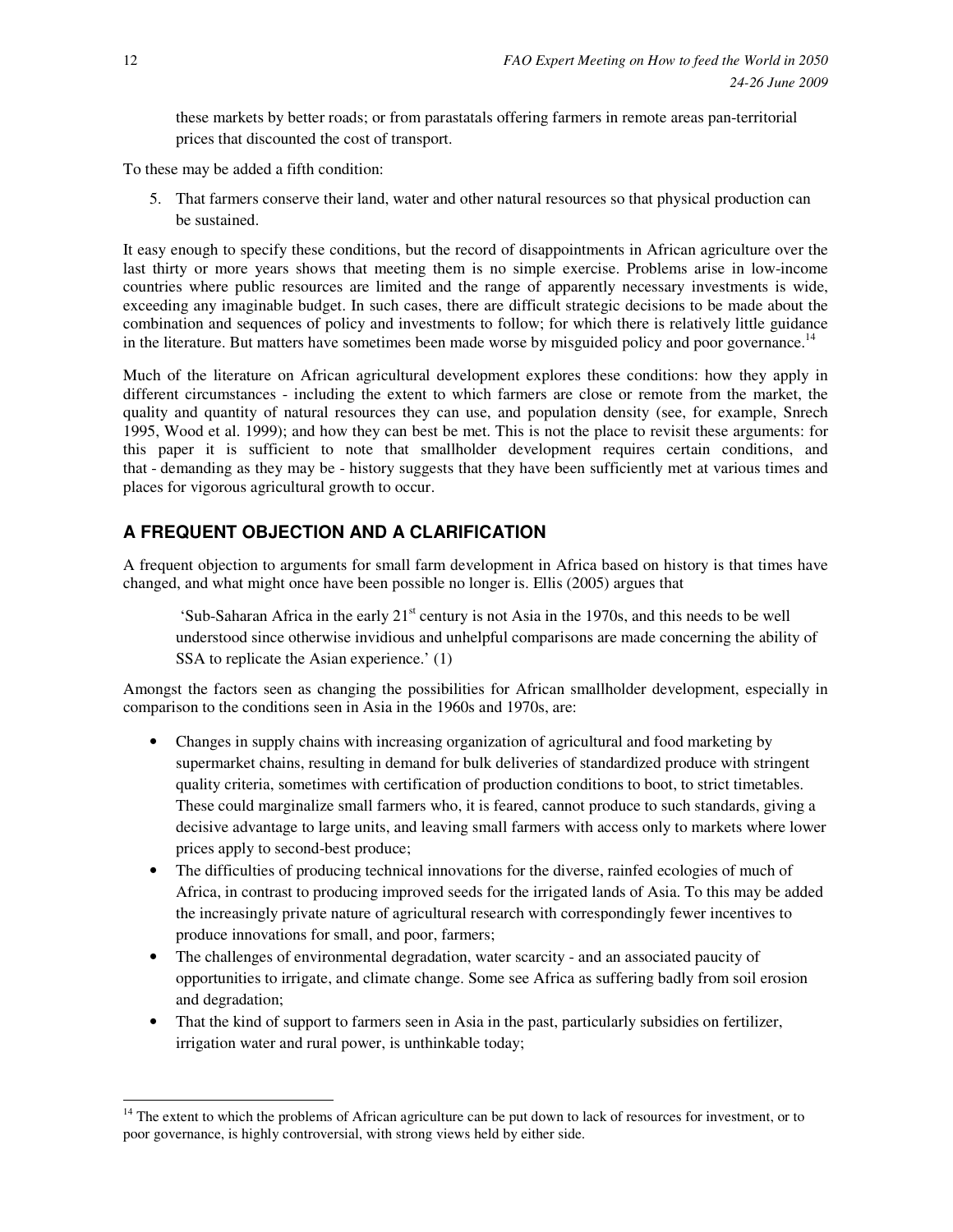- The impact of HIV/AIDS on farming that in parts of Southern and Eastern Africa deprives affected households of labour and capital; and, until last year,
- The long-term decline in agricultural commodity prices that reduced the profitability of farming and, by making imports ever cheaper, reduced the value of producing food domestically and thereby made arguments for self-sufficiency less compelling.

Against these changes can be set others that may imply equally good or better prospects for African agriculture and its smallholders, thus:

- Technically, advances in biotechnology may make it easier to produce innovations suited to African conditions. During the last two decades the spread of improved cassava and the generation of the new rice for Africa strains (NERICA) are two promising developments with widespread applicability for farmers;
- Rapid economic growth in Asia means that some countries are now importing some commodities, such as soy beans and palm oil, on a very large scale. So far that demand has been met by production from South America and South-Eastern Asia, but Africa could be a supplier as well.<sup>15</sup> The recent price shock has awakened interest in Africa as an exporter of food to Asia and the Near East. For those parts of Africa with underused land, as seen in the guinea savannah, and especially those along the Indian Ocean seaboard, there is the potential to produce and export, thereby relieving the constraint of limited local demand for additional production; and,
- The surge in production of biofuels seen when oil prices started to rise from 2006 onwards makes clear the potential for producing biofuels in Africa, and above in landlocked countries with spare land, to replace increasingly cost fuel imports. Across Africa studies are being carried out to assess this potential. If the economics are really as good as preliminary assessments suggest, then a major new opportunity exists for farmers.

Weighing the balance of these different factors is more a matter of judgment than calculation. Those who argue that changed circumstances make former options inapplicable, need to bear in mind how quickly some circumstances can change, as seen most notably with concerns over the apparently inexorable decline of commodity prices that have evaporated in the last eighteen months.

But perhaps more important is that policy-makers need to be considering how to minimise the disadvantages and maximising the pluses. How much do the above factors affect smallholders as opposed to large farms? The clearest case is that of changing supply chains: if smallholder development is to achieve its potential, then finding effective ways to minimise transaction costs and allow small farmers to supply the emerging chains will be critical. Similarly, market failures in access to finance and inputs are likely to be more severe for small than large farms. It is not surprising, then, that some of the most energetic debates in the last few years in Africa have turned on how to ensure that small farmers can obtain fertilizer.

An important clarification in the debate concerns the nature of small farms. To some extent debates are obscured by unstated assumptions about the small farms that are in contention: is the debate about farms with the equivalent of two or three hectares of reasonable arable land, or is it about the land hungry who have access to plots of one hectare or less?

Recent surveys in Eastern and Southern Africa (Jayne et al. 2005), see Figure 5, show that generally only the top quarter of farmers have two or more hectares: often 50 percent or more have less than one hectare, and the bottom quarter have half a hectare or less. Concern over the prospects for very small, perhaps marginal, farms are thus highly pertinent.

<sup>&</sup>lt;sup>15</sup> The planned acquisition of land in Madagascar by Republic of Korea's Daewoo was partly intended to produce palm oil.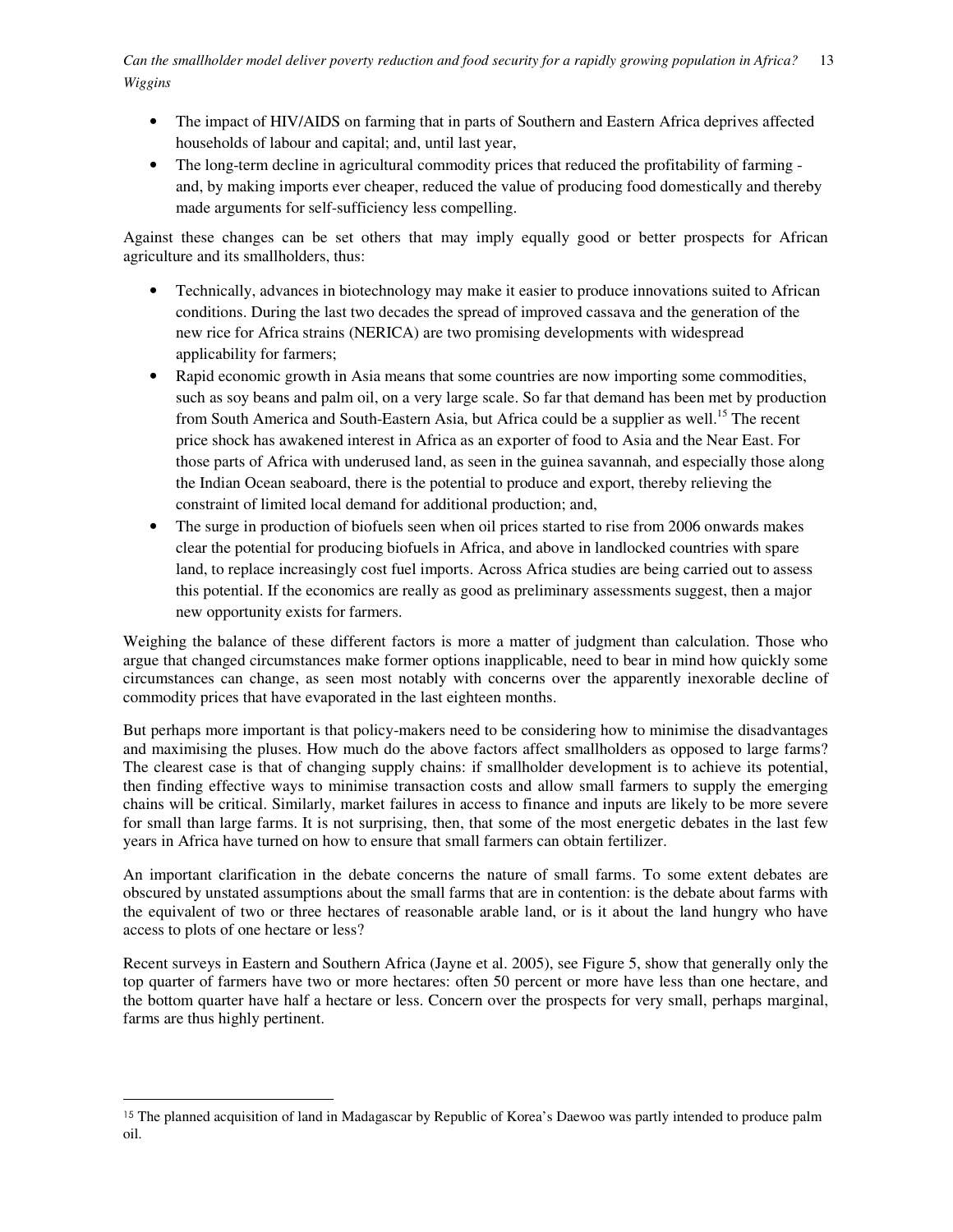

**Figure 5: Land distribution amongst small farmers in Eastern & Southern Africa, late 1990s. Average land sizes for farmers by quartiles** 

Source: derived from Jayne et al. 2005 reporting the results of surveys of small farmer communities carried out in the 1990s

Moreover, surveys in Africa that report the size of farms marketing produce often show that the bulk of marketed output from small farms comes from those that are towards the upper part of the range. For the same set of surveys, the value of marketed output by landholding quartile appears in Figure 6. Sales of grain in these five countries come from 20–50 percent of the smallholders in a normal year, and even then there is marked disparity between a very small group of relatively large and well-equipped smallholder farmers with 4 to 20 hectares of land, usually in the most favourable agro-ecological areas (about 1– 4 percent of the total rural farm population), accounting for 50 percent of the marketed output from smallholdings who sell between 5 and 50 tons of maize per farm in a given year, on the one hand; and a much larger group of smallholder farms (20–30 percent of the farm population) selling much smaller quantities of grain, between 0.1 and 5 tons per farm, on the other. This leaves 50–70 percent of rural households who are buyers of staple grains. (Jayne et al. 2005) Similarly, Scoones et. al. (1996) write that in Chivi, southern Zimbabwe, an area of small farms on communal areas, fully 75 percent of marketed farm output in the early 1990s came from just 25 percent of farms.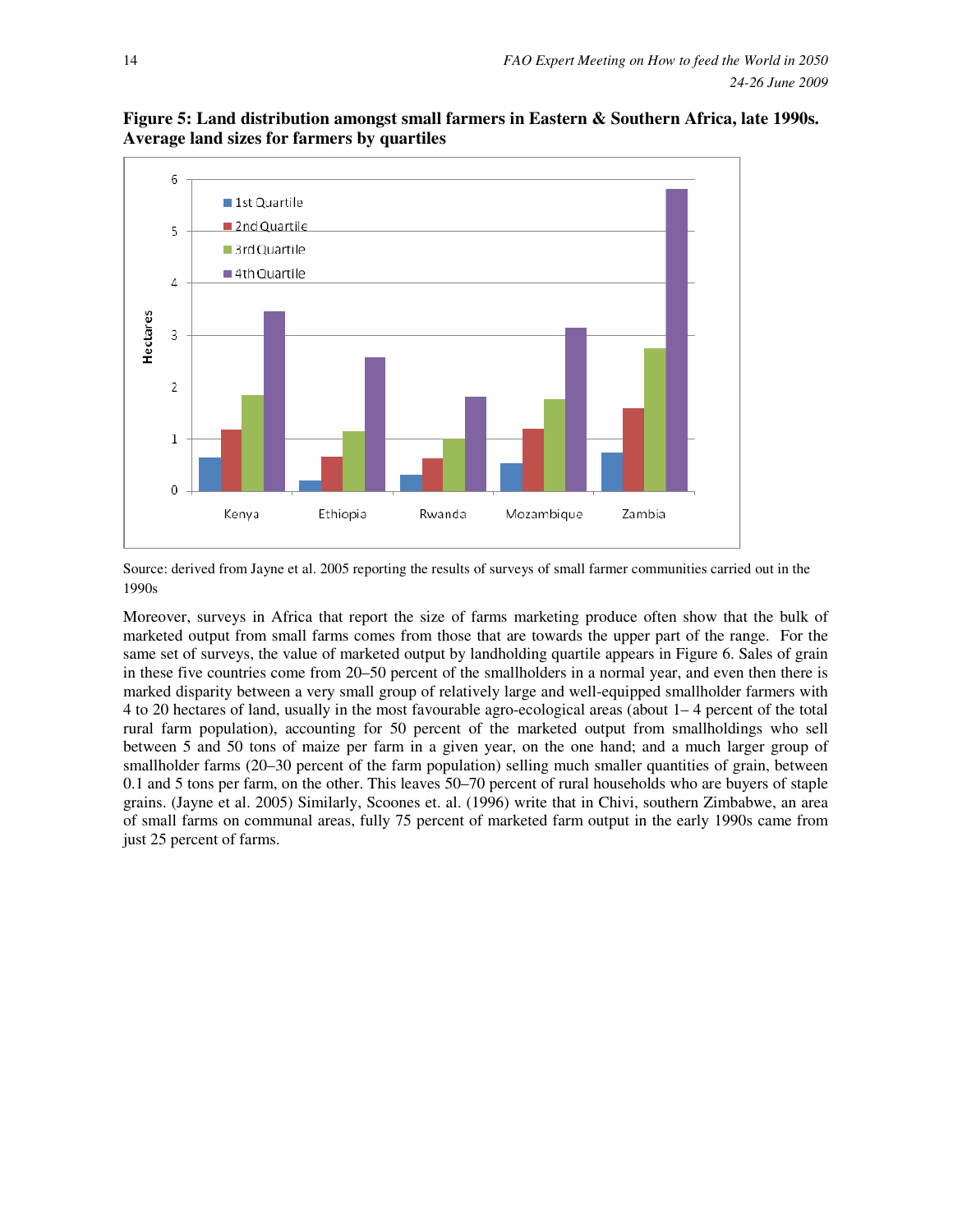### **Figure 6: Value of marketed output, US\$/household, amongst small farmers in Eastern & Southern Africa, late 1990s, by landholding quartile**



Source: derived from Jayne et al. 2005 reporting the results of surveys of small farmer communities carried out in the 1990s

It is clear that there is considerable differentiation amongst small farms. Those who advocate the potential of small farm development need to recognise that most of the increased production, and hence increased earnings will accrue to only a minority of small farms. The implications of this will be taken up in the next, concluding section.

# **CONCLUSIONS**

 $\overline{a}$ 

This paper argues that small farmers in Africa have a record of agricultural growth that suggests that, yes, more farm output can be achieved largely through smallholder development - just as has been the case for the Asian green revolutions. The recent history of African agricultural development is highly uneven across countries, and very probably equally so between regions within them. The disappointments that have led some to pessimistic assessments of the continent's prospects are real. But the same unevenness includes successes that are not always recognised. The implication seems clear: there are no specifically African disadvantages. If, for example, Burkina Faso, a small, landlocked country in the Sahel with at best modest natural resources, can raise its grain output - coming very largely from small farms - from the early 1960s by virtually the same margin as Vietnamese rice output,<sup>16</sup> then surely most other countries in Africa can similarly develop their agriculture.

Even if in general terms the elements for success are well known, since the detail is elusive, it is not necessarily straightforward to stimulate smallholder agricultural development. The challenges can be quite stiff in some cases. This, however, should not cause the effort to be abandoned in favour of untested alternatives, such as trying to create and support large farms, that face many if not all of the same issues. Most of the agenda for small farm development is common to any form of agricultural development, and some of it applies to all economic development; so special and unusual resources are not required. On the contrary, history shows examples where modest investments of public spending in a reasonably favourable

<sup>&</sup>lt;sup>16</sup> Against a base of 1961/63, the index for the five-year average 2001/05 shows 367 for Vietnamese rice, and 369 for Burkina Faso grains. Over these four decades Vietnam registers one of strongest increases in grain production in Asia with Indonesia being amongst one of the few major nations outperforming it.

<sup>[</sup>In 1961 Burkina produced 716k tonnes of grains: by 2004 the figure was estimated at 2.9M tonnes, according to FAOSTAT.]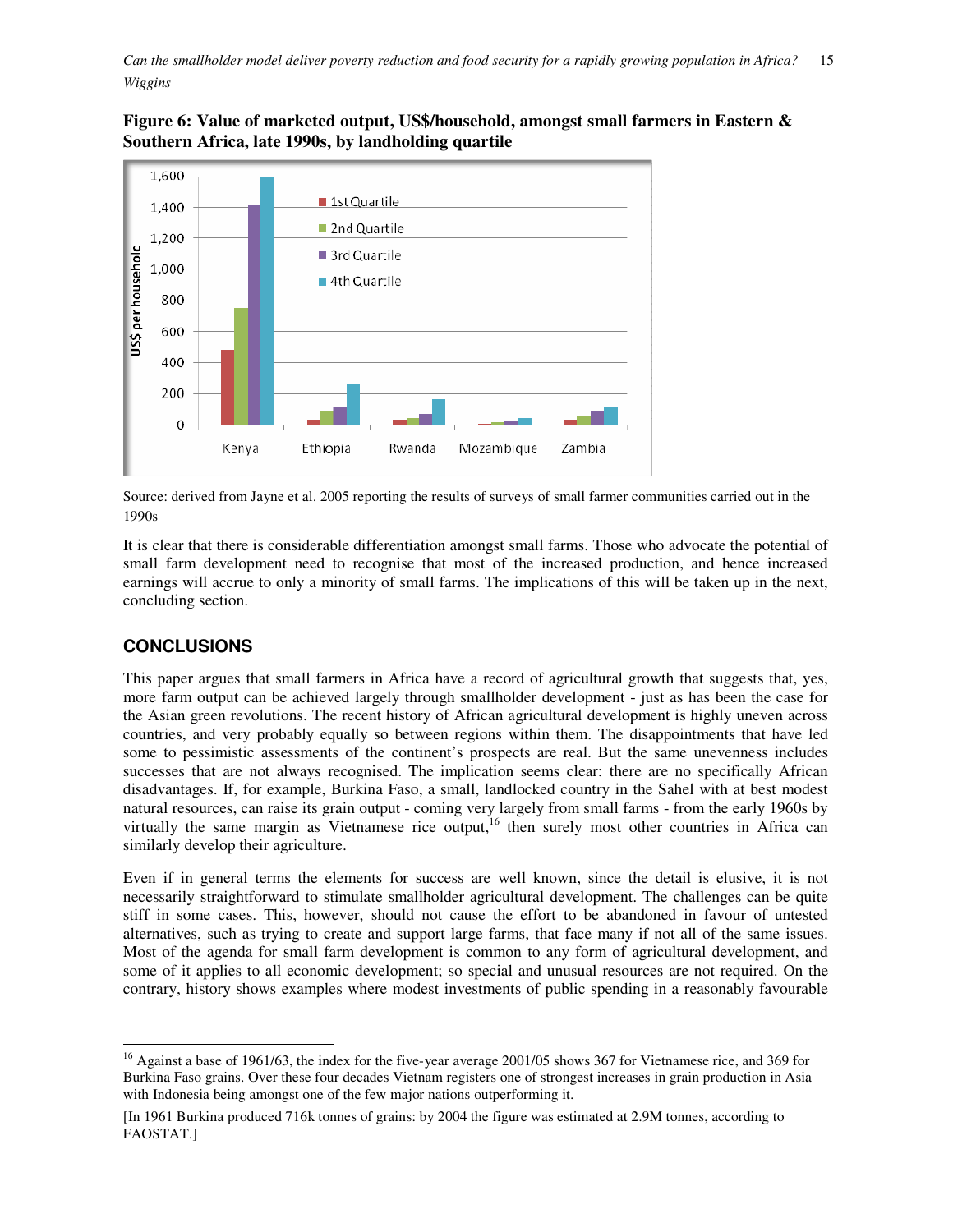policy context leads to strong response, in effort, innovation and investment by small farmers themselves and those they work with in supply chains, such as traders.

A belief in the possibilities of agricultural development based on small farms, however, does not necessarily or probably mean that all small farmers will participate in growth to the same degree. On the contrary, it is likely that it will be minority of small farms that see the bulk of added production and sales.

This brings the argument back to the original question posed: that of smallholder agricultural development and the ultimate goals of poverty reduction and food security. If much of the growth takes place on relatively few (small) farms, does this mean limited impacts on poverty? The answer is no, not necessarily. Given the right kind of complementary actions, benefits can be spread more widely.

Cross-country econometrics show strong associations between agricultural development and poverty reduction, an association that tends to be stronger for Africa than elsewhere. For example, Irz et al. (2001) estimate that for every 10 percent increase in farm yields, there has been a 7 percent reduction in poverty in Africa, more than the 5 percent reduction estimated for Asia. Growth in manufacturing and services has no such effect. The 2008 World Development Report compiles the evidence as follows:

Among 42 developing countries over 1981–2003, 1 percent GDP growth originating in agriculture increased the expenditures of the three poorest deciles at least 2.5 times as much as growth originating in the rest of the economy ….

Similarly, Bravo-Ortega and Lederman (2005) find that an increase in overall GDP coming from agricultural labor productivity is on average 2.9 times more effective in raising the incomes of the poorest quintile in developing countries ... than an equivalent increase in GDP coming from non-agricultural labor productivity ... Using cross-country regressions per region and looking at \$2-a-day poverty, Hasan and Quibriam (2004) find larger effects from agricultural growth on poverty reduction in Sub-Saharan Africa and South Asia, but larger poverty-reducing effects of growth originating in other sectors in East Asia and Latin America.

[World Bank 2007, Box 1.2]

It is not hard intuitively to explain why smallholder development, that probably sees immediate benefits to a few small farmers, has such an effect on poverty. Farming in Africa is generally intensive in labour, and especially so on small farms. When small farmers expand production they invariably have to hire in more labour and thus demand for rural labour rises to the benefit of land-poor neighbours who need additional work off their small plots. It is plausible, too, that supply of labour falls as some of the small farmers, with enhanced farm incomes, withdraw from occasional labouring. Then there are links from farming to the rural non-farm economy. More output means more jobs in supplying inputs, processing, and transport. Even more important, small farmers tend to spend much of their additional income locally on construction, services, and local manufactures such as furniture; so that links through consumption can be strong.

Formal modelling of such rural linkages in Africa have produced estimates of 1.35 for rural Sierra Leone in 1974–75 (Haggblade, Hammer & Hazell 1991) to estimates ranging from 1.31 to an extraordinary 4.62 for Burkina, Niger, Senegal and Zambia in the 1980s (Delgado et al. 1994, Delgado, Hopkins & Kelly 1994) the very high estimates being explained as the result of isolation in rural Africa which means that any exogenous increase in farm earnings will be spent disproportionately on locally-produced goods and services.<sup>17</sup>

These effects are likely to be strengthened if there are complementary efforts to support the livelihoods of those with very small farms for whom a more commercialised small farming will not be a route out of poverty. Dorward (2009) presents a simple scheme to link such differences to policy implications, consisting of three options:

• *Stepping up*: intensify farming through improving transport, facilitating access to inputs and credit, investing in technology and through farmer organisation

 $17$  The multipliers for rural Africa reported by Delgado and colleagues have been criticised by de Janvry (1994) as being based on unlikely assumptions about the perfect elasticity of supply of non-tradables.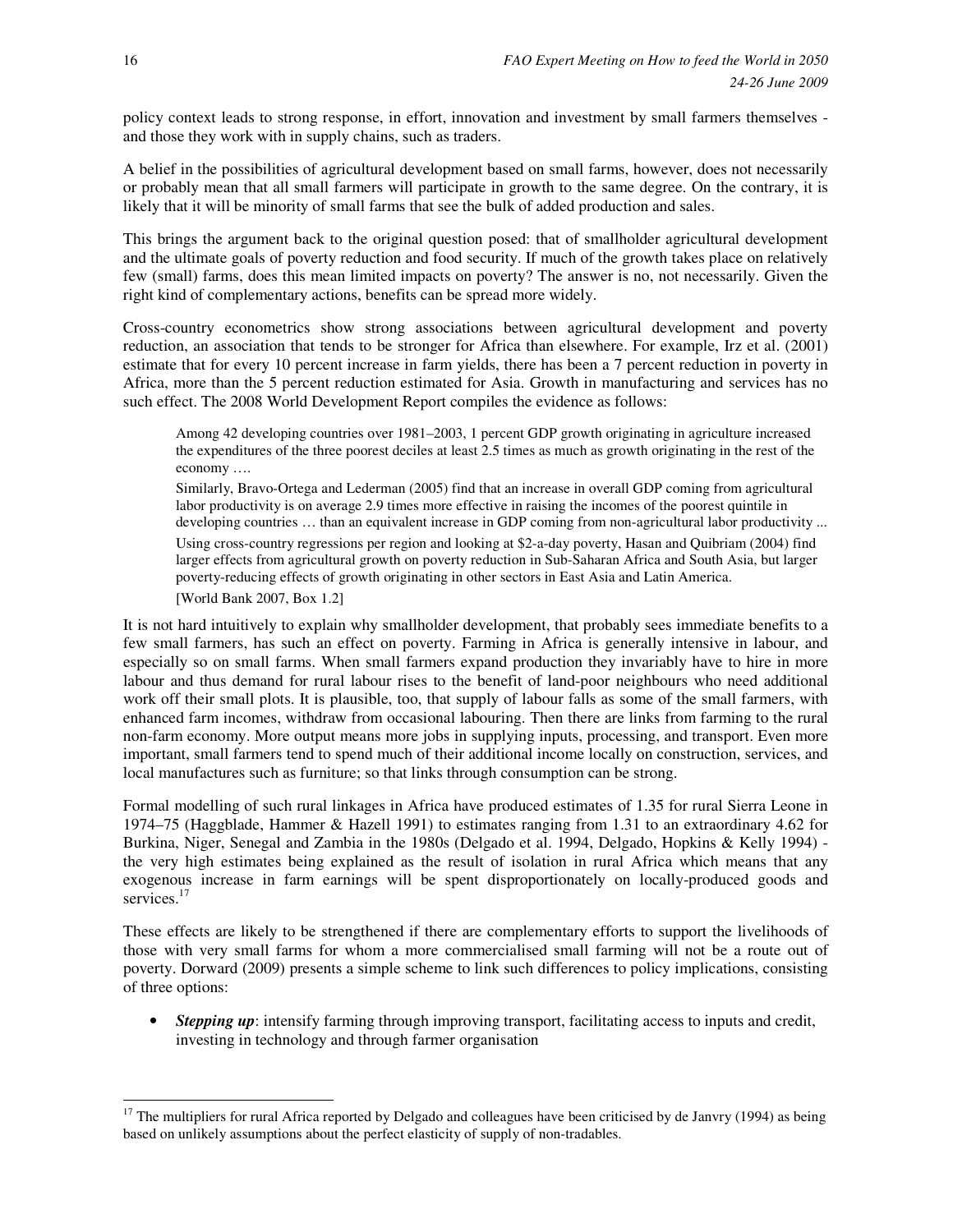*Can the smallholder model deliver poverty reduction and food security for a rapidly growing population in Africa?* 17 *Wiggins* 

- *Stepping out* into the non-farm economy by more education and skills, better health care, and providing potential migrants with information on opportunities, conferring on them transferable rights as citizens and facilitating remittances; and,
- *Hanging in,* providing social protection for those who have few assets and options, investing in technology for food staples to allow them to make best use of their small plots, and making sure that the next generation get a better start than their parents through primary health care, infant nutrition, and schooling.

The beauty of this formulation is that it sets several current debates in context. Yes, conventional agricultural development is needed for some farmers; but not for all: the technology of food staples for the very poor and near-landless may need to be different to that provided to small farmers with more potential, stressing innovations that save labour and use external inputs sparingly. The rural non-farm economy can be seen as complementary to agricultural development, rather than an alternative.<sup>18</sup> Social protection is an important way to deal with chronic poverty, but not the only measure. Finally, rural development matters, but it is not exclusive of urban development: rural areas and urban centres are linked so that demand from urban areas for agricultural produce, supply of inputs for farmers from industries based in cities, and opportunities for households to diversify by migrating to urban areas are all potential ways forward.

Finally, will smallholder development deliver food security? It will help: more food availability is likely to tend to push down food prices, while increased incomes for the poor are likely to mean greater access to food. But this will not be sufficient. A substantial part of the problem of child malnutrition in areas such as West Africa comes from disease, not food supply. For better nutrition, the continent needs to do as much to ensure access to clean water, sanitation, and primary health measures, as to grow more food - see Wiggins & Keats (2009) for a review.

### **REFERENCES**

 $\overline{a}$ 

Chasm, Barbara, 1982, 'Nipped by the Bud', New Internationalist, November 1982

- Collier, Paul, 2008, 'The politics of hunger. How Illusion and Greed Fan the Food Crisis', Foreign Affairs, Nov/Dec 2008 — http://www.foreignaffairs.com/articles/64607/paul-collier/the-politics-of-hunger
- Cornia, G. A., 1985, 'Farm size, land yields and the agricultural production function: an analysis for 15 developing countries/land reform, World Development, 13 (4), 513–534
- de Janvry, Alain, 1994, 'Farm-nonfarm synergies in Africa: discussion', American Journal of Agricultural Economics, 76, 1183-85
- Delgado, Christopher L., Jane C Hopkins, & Valerie A Kelly (with Peter B R Hazell, Anna Alfano, Peter Gruhn, Behjat Hojjati & Jayashree Sil), 1994, Agricultural growth linkages in sub-Saharan Africa, IFPRI, Washington DC
- Delgado, Christopher, Peter Hazell, Jane Hopkins & Valerie Kelly, 1994, 'Promoting intersectoral growth linkages in rural Africa through agricultural technology and policy reform', American Journal of Agricultural Economics, 76, 1166-71
- Diarra, S.B., Staatz, J.M., Bingen, R.J. and Dembélé, N.N., 1999, 'The reform of rice milling and marketing in the office du Niger: catalyst for an agricultural success story in Mali', *Staff Paper* 99-26, East Lansing: Department of Agricultural Economics, Michigan State University
- Dorward. Andrew, 2009, 'Integrating contested aspirations, processes and policy: development as hanging in, stepping up and stepping out', Development Policy Review, 27(2), 131–146
- Eastwood, Robert, Michael Lipton & Andrew Newell, 2004, 'Farm size', Paper prepared for Volume III of the Handbook of Agricultural Economics, June 2004
- Eicher, C.K., 1995, 'Zimbabwe's maize-based green revolution: preconditions for replication', *World Development*, Vol 23 No 5: 805–18

<sup>&</sup>lt;sup>18</sup> The debate that poses the non-farm rural to the agricultural economy is somewhat sterile: most of the spending and policy that supports agriculture — rural roads, education, health care, power supplies — also supports the rural nonfarm economy. The main element of trade-off concerns spending on agricultural research, and here the good news is that a small investment goes a very long way, so it is not necessary to commit major parts of the public budget to support farming alone.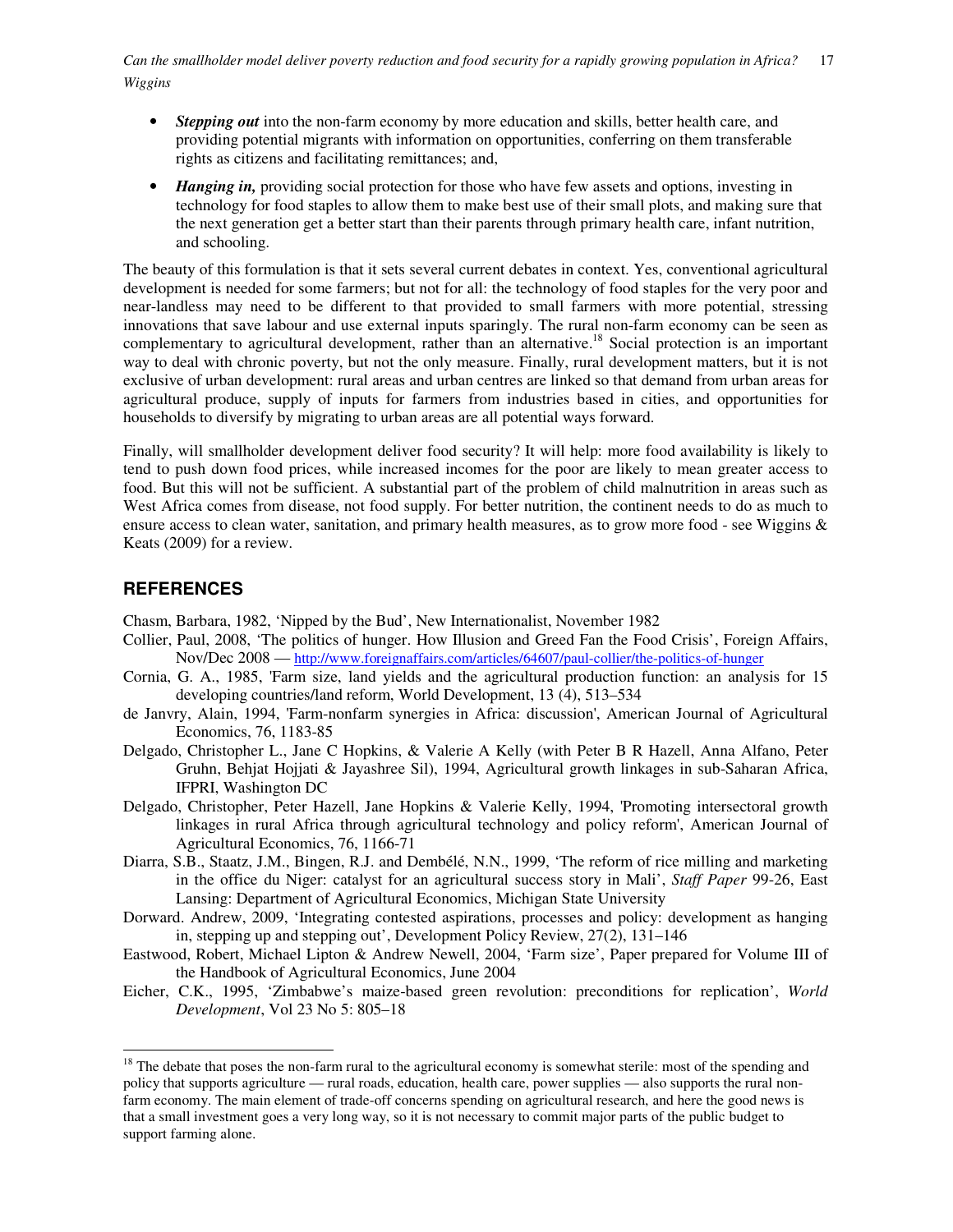- Eicher, Carl & Doyle Baker, 1982, 'Research on agricultural development in Sub-Saharan Africa. A critical survey', Michigan State University International Development Papers, East Lansing, MI
- Ellis, Frank, 2005, 'Small-Farms, Livelihood Diversification and Rural-Urban Transitions: Strategic Issues in Sub-Saharan Africa', Paper, Research Workshop on The Future of Small Farms, Organised by IFPRI, Imperial College and ODI, Wye, June 2005
- Eyoh, Dickson L, 1992, 'Reforming peasant production in Africa: power and technological change in two Nigerian villages', Development & Change, 23 (2), 37–66
- Fan, Shenggen & Neetha Rao, 2003, 'Public spending in developing countries: trends, determination, and impact', EPTD Discussion Paper no. 99, Environment and Production Technology Division. International Food Policy Research Institute, Washington, D.C.
- FARM-Africa, Harvest Help & Imperial College at Wye, 2004, 'Reaching the poor: a call to action. Investment in smallholder agriculture in sub-Saharan Africa', Report prepared jointly by staff at FARM-Africa, Harvest Help and the Centre for Development and Poverty Reduction, Department of Agricultural Sciences, Imperial College, London, Spring 2004
- Frimpong-Ansah, J., 1991, The vampire state in Africa. The political economy of decline in Ghana, Africa World Press, Trenton, N.J
- Gabre-Madhin, Eleni Z. & Steven Haggblade, 2001, Successes in African agriculture: results of an expert survey, International Food Policy Research Institute, Washington DC
- Haggblade, Steven Peter Hazell, Ingrid Kirsten and Richard Mkandawire, 2003, 'African Agriculture: Past Performance, Future Imperatives', Conference Paper No. 2, presented at the InWEnt, IFPRI, NEPAD, CTA conference, "Successes in African Agriculture", Pretoria, December 1-3, 2003
- Haggblade, Steven, Jeffrey Hammer & Peter Hazell, 1991, 'Modeling agricultural growth multipliers', American Journal of Agricultural Economics, (May 1991), 361-374
- Haggblade, Steven, Peter B. R. Hazell & Thomas Reardon, 2007, 'Research perspectives and prospectives on the rural non-farm economy', Chapter 16 in Haggblade, Steven, Peter B. R. Hazell & Thomas Reardon, 2007, Transforming the Rural Nonfarm Economy: Opportunities and Threats in the Developing World, Johns Hopkins University Press
- Haggblade, Steven, Peter Hazell and James Brown (1989) 'Farm-nonfarm linkages in rural Sub-Saharan Africa'. World Development, 17(8), 1173-1201
- Hazell, P.B.R.; Poulton, Colin; Wiggins, Steve; Dorward, Andrew. 2007. The future of small farms for poverty reduction and growth (2020 Discussion Paper 42) Washington, D.C.: International Food Policy Research Institute (IFPRI) 38 pages
- Hunt, Diana, 1984, The impending crisis in Kenya. The case for land reform, Aldershot: Gower
- Irz, Xavier, Lin Lin, Colin Thirtle & Steve Wiggins, 2001, 'Agricultural Growth and Poverty Alleviation', Development Policy Review, 19 (4), 449–466
- Jayne, T. S., Ballard Zulu, J.J. Nijhoff & Gelson Tembo, 2005, 'Food Marketing and Price Stabilization Policies in Eastern and Southern Africa: A Review of Experience and Lessons Learned', Paper prepared for the Workshop on Managing Food Price Instability and Risk in Low Income Countries February 28-March 1, 2005, The World Bank, Washington D.C., Revised draft: August 22, 2005
- Jayne, T. S., Ballard Zulu, J.J. Nijhoff & Gelson Tembo, 2005, 'Food Marketing and Price Stabilization Policies in Eastern and Southern Africa: A Review of Experience and Lessons Learned', Paper prepared for the Workshop on Managing Food Price Instability and Risk in Low Income Countries February 28-March 1, 2005, The World Bank, Washington D.C., Revised draft: August 22, 2005
- Johnson, Nancy L. & Vernon W. Ruttan, 1994, 'Why are farms so small', World Development, 22 (5), 691– 706
- Krueger, Anne, Maurice Schiff, & Alberto Valdés (Eds), 1991, The Political Economy of Agricultural Pricing Policy, Baltimore & London: The Johns Hopkins University Press for the World Bank
- Mackintosh, Maureen, 1989, Gender, class and rural transition: agribusiness and the food crisis in Senegal, Zed Books, London
- Lipton, Michael, 1993, 'Land reform as commenced business: The evidence against stopping', World Development, 21 (4): 641–657
- Minot, N. and Ngigi, M., 2003, 'Are horticultural exports a replicable success story? Evidence from Kenya and Côte d'Ivoire', Conference Paper No 7, presented at the InWEnt, IFPRI, NEPAD, CTA Conference, 'Successes in African Agriculture', Pretoria, 1–3 December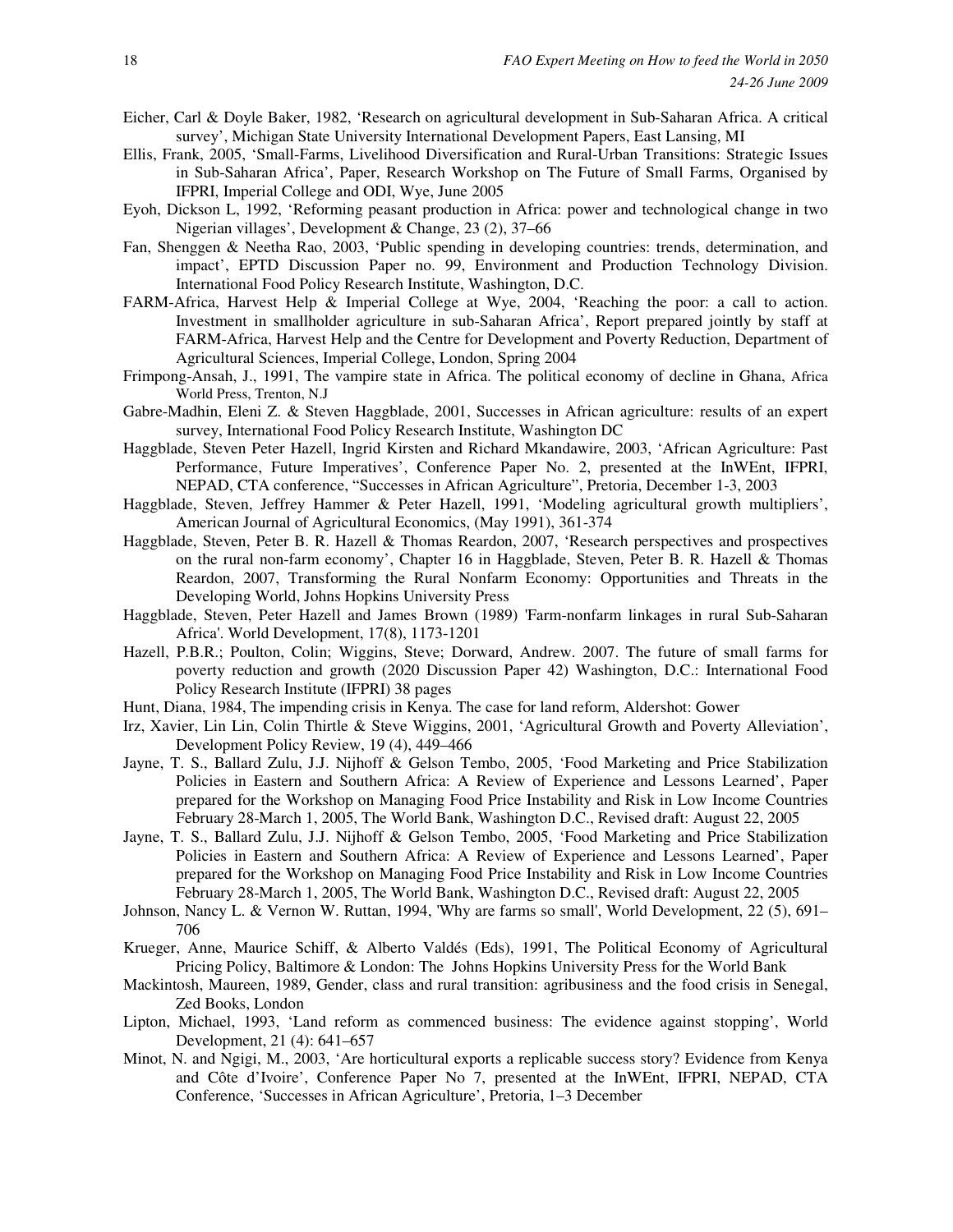*Can the smallholder model deliver poverty reduction and food security for a rapidly growing population in Africa?* 19 *Wiggins* 

- Mortimore, M., 1993, 'The intensification of the peri-urban agriculture: The Kano Close-Settled Zone, 1964–1986', in B.L. Turner II, G. Hyden, and R.W. Kates (eds), *Population Growth and Agricultural Change in Africa*, Gainesville: University Press of Florida
- Nagayets, Oksana, 2005, 'Small farms: current status and key trends', Information Brief, Research Workshop on The Future of Small Farms, Organised by IFPRI, Imperial College and ODI, Wye, June 2005
- Poulton, C., Gibbon, P., Hanyani-Mlambo, B., Kydd, J., Maro, W., Larsen, M.N. Osorio, A., Tschirley, D. and Zulu, B., 2004, 'Competition and coordination in liberalized African cotton marketing systems', *World Development*, 32 No 3: 519–36
- Scoones, Ian with Chinaniso Chibudu, Sam Chikura, Peter Jeranyama, Daniel Machaka, William Machanja, Blasio Mavedzenge, Bright Mombeshora, Maxwell Mudhara, Claxon Mudziwo, Felix Murimbarimba & Bersazary Zirereza, 1996, Hazards and opportunities. Farming livelihoods in dryland Africa: lessons from Zimbabwe, Zed Books, London & New Jersey
- Smith, J., Barau, A.D., Goldman, A. and Mareck, J.H., 1993, 'The role of technology in agricultural intensification: the evolution of maize production in the Northern Guinea Savannah of Nigeria', Economic Development and Cultural Change, 42 ( 3), 537–54
- Snrech, S., 1995, 'Les transformations de l'agriculture ouest-africaine: evolutions 1960–1990. Défis pour l'avenir. Implications pour les pays saheliens', mimeo (Sah/(95)451), Club du Sahel, Paris, December
- Wiggins, Steve & Sharada Keats, 2009, 'Current state of food security in Africa and the Africa–EU partnership on the Millennium Development Goals' Paper for Second Joint Experts Group Meeting, Africa-EU MDGs Partnership, Sub Group on Priority Action 2: Accelerate the Food Security targets of the MDGs, 24 March 2009, Pretoria, Future Agricultures Consortium & Overseas Development Institute, London, First Draft, 17 March 2009
- Wiggins, Steve, 1995, 'Change in African farming systems between the mid-1970s and the mid-1980s', Journal of International Development, 7 (6), 807–46
- Wiggins, Steve, 2000, 'Interpreting changes from the 1970s to the 1990s in African agriculture through village studies', World Development, 28 (4), 631–662
- Wood, Stanley, Kate Sebastian, Freddy Nachtergaele, Daniel Nielsen & Aiguo Dai, 1999, 'Spatial aspects of the design and targeting of agricultural development strategies', EPTD Discussion Paper No. 44, Environment and Production Technology Division, International Food Policy Research Institute (IFPRI), Washington, D.C. 20006, May 1999
- World Bank, 2007, Agriculture for Development, World Development Report 2008